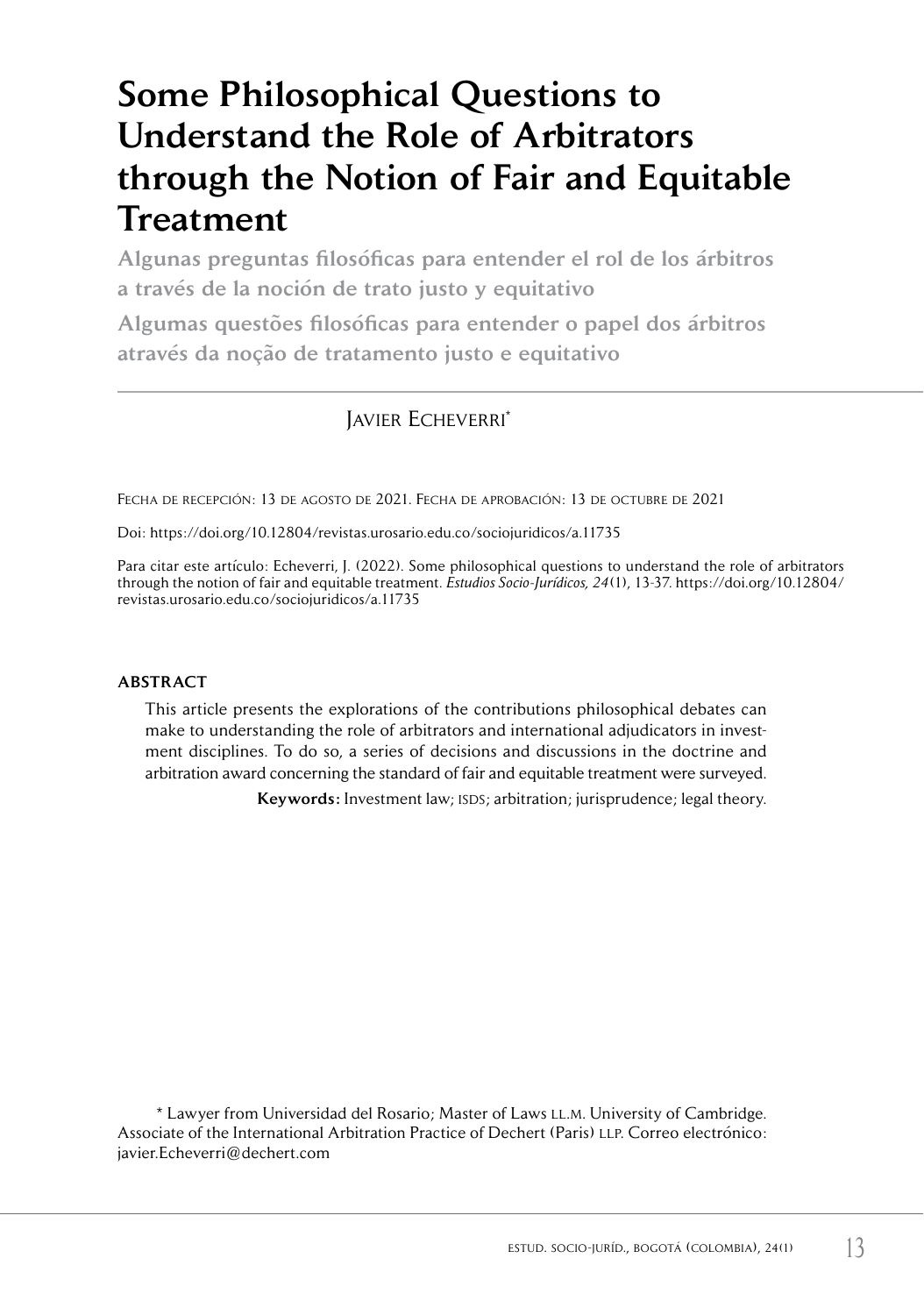#### **RESUMEN**

Este artículo presenta las exploraciones de las contribuciones que los debates filosóficos pueden aportar para entender el rol de los árbitros y los entes que adjudican disputas internacionales en disciplinas relativas al derecho internacional de las inversiones. Para este fin, se analizó una serie de textos de doctrina y las decisiones de los árbitros en torno al debate sobre el estándar de trato justo y equitativo.

> Palabras clave: derecho de las inversiones; solución de controversias inversionista-Estado; filosofía del derecho; teoría del derecho.

#### RESUMO

**ESTIMES**<br> **ESTIMENT**<br> **ESTIMENT parameter en discriptions trainties and detection intermacionalistical parameter and intermacional detection intermacionalistical parameter and dependent parameters<br>**  $\frac{2}{5}$  **intermaciona** Este artigo explora as possíveis maneiras pelas quais os debates filosóficos podem contribuir para a compreensão do papel dos árbitros e entidades que atribuem disputas internacionais em disciplinas relacionadas ao direito internacional de investimento. Para tanto, o artigo analisa uma série de textos doutrinários e as decisões dos árbitros em torno do debate sobre o padrão de tratamento justo e equitativo.

Palavras-chave: direito do investimento; solução de controvérsias investidor-Estado; filosofia do direito; teoria do direito.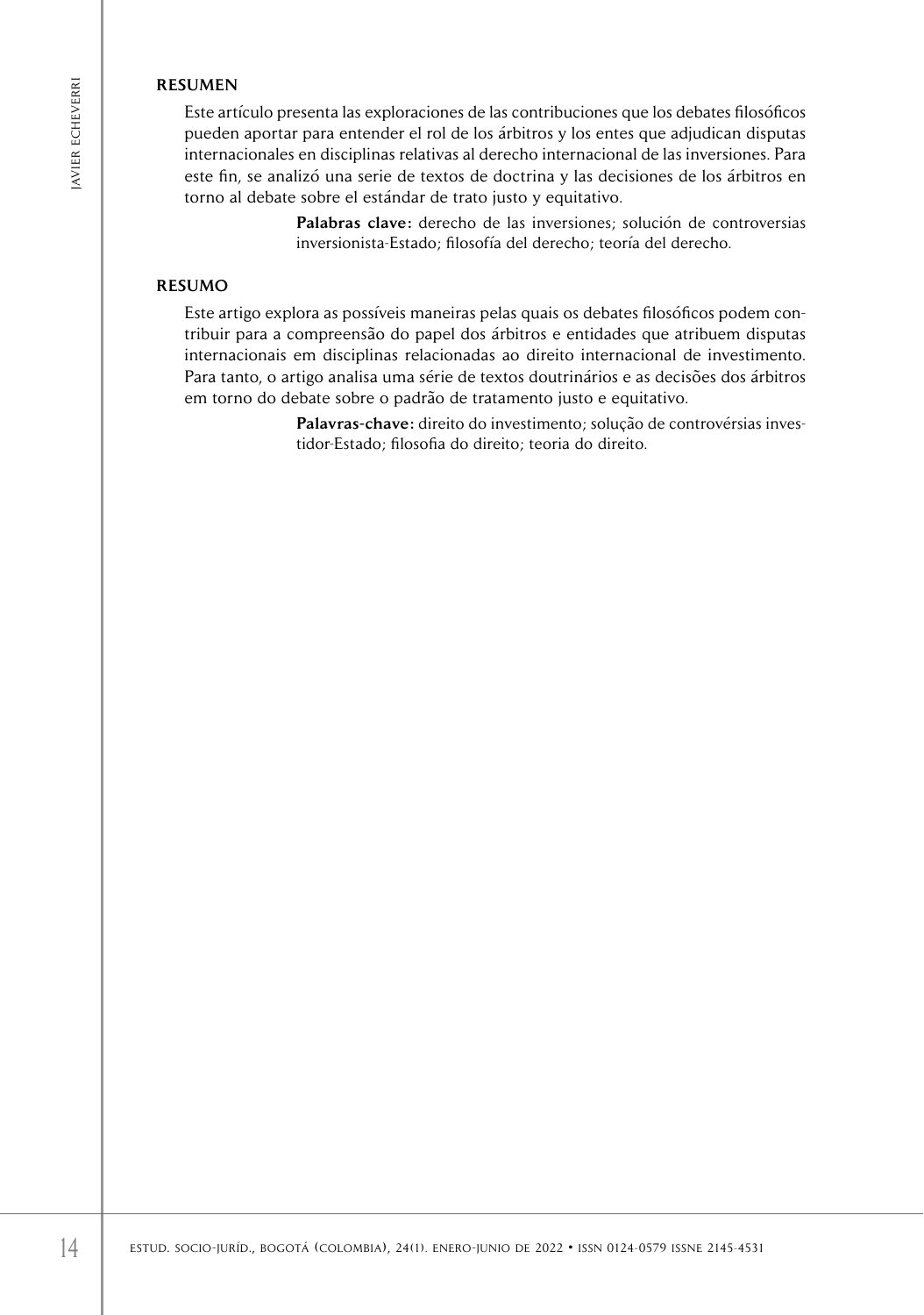# Introduction: Why this Debate Matters

Most bilateral investment treaties (BITs) contain a clause obliging States to "ensure fair and equitable treatment of the investments of investors of the other Contracting Party" (Netherlands, 2019, Art. 9). A provision of this type tells us little (if anything) about the concrete obligations imposed. Is *fair* and *equitable* treatment (fet) a confirmation of the minimum standard of treatment of foreign investors under customary international law? Or, instead, is it a heightened standard established by a treaty? Does fet imply *single* or *multiple* standards depending on whether the contested measure is a legislative act, a judicial decision, or an administrative resolution? To what extent does a State enjoy a margin of appreciation vis-à-vis the treatment to accord to foreign investors?

oduction: Why this Debate Matters<br>
Most bilateral investment treaties (stry) contain a clause obliging<br>
so to "ensure for and equilable treatment of the investments of<br>
socions of this type tells us little (if anything) ab Investment tribunals do not have simple answers to these questions. Room for diverging interpretations —sometimes described as uncalled for activism (Bernasconi-Osterwalder, 2016, p. 325)— is hardly surprising in the face of vague notions like *fair* or *equitable*. In a 2004 report, the OECD suggested that States had devised the FET treaty provisions in broad terms "to give arbitrators the possibility to articulate the range of principles necessary to achieve the treaty's purpose in particular disputes" (OECD, 2004, p. 2). Some commentators dismissed this idea as improbable. States had not foreseen the overly broad interpretation of the standard by investment tribunals when they negotiated BITs (Sornarajah, 2010, p. 350). Moreover, it would be preposterous that "in a document that contains a limitation on their sovereignty, the state parties agreed [that] a casually appointed arbitrator should have the capricious discretion as to how their sovereignty should be limited in the future" (Sornarajah, 2007, p. 168).

The fact that FET is "the most frequently invoked standard in investment disputes" and that "the majority of successful claims pursued in international arbitration are based on a violation of the FET standard" (Dolzer & Schreuer, 2012, p. 130) compound the problems and criticisms surrounding its application. Some States have devoted efforts to improve the predictability of fet rulings by attempting to specify the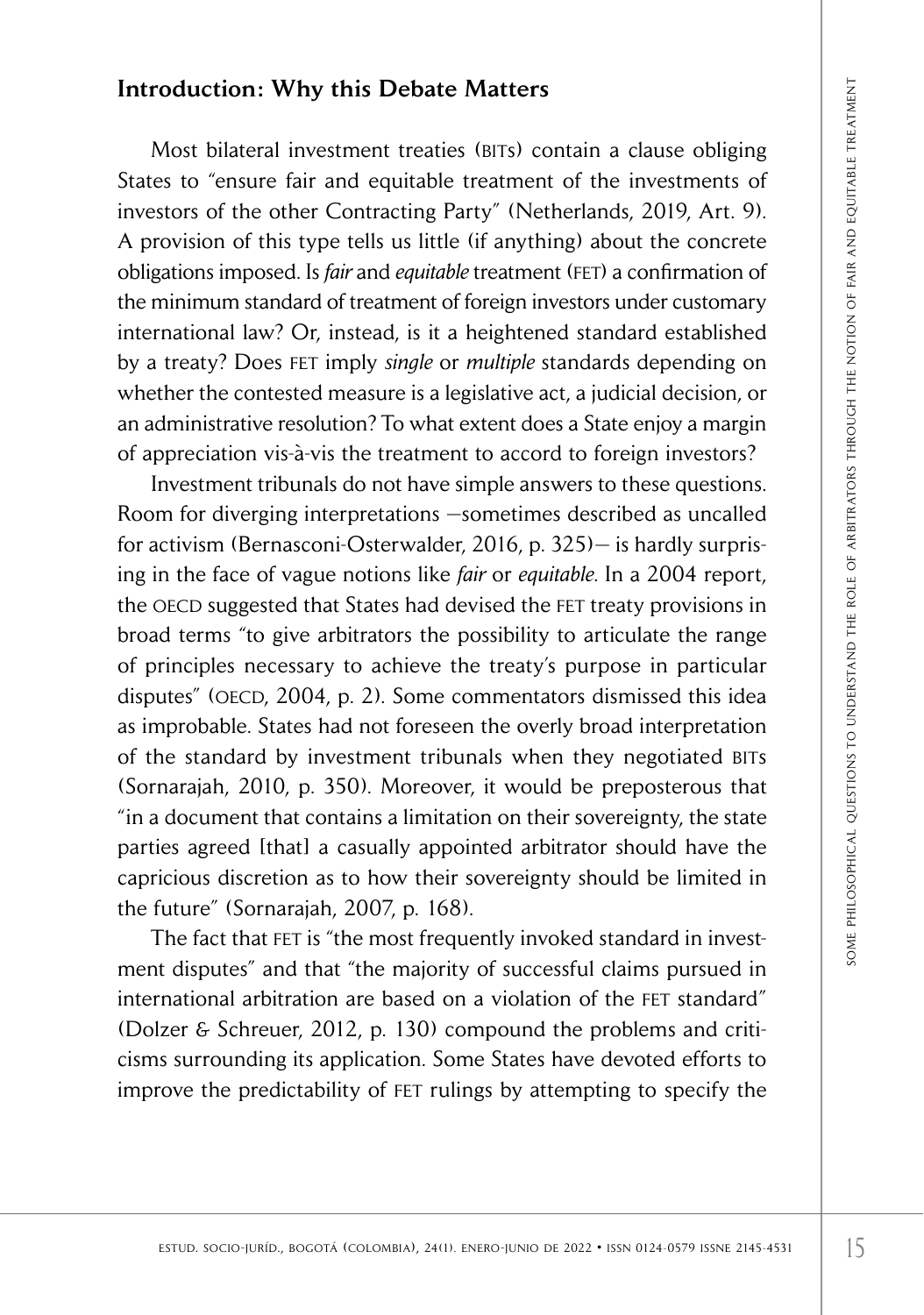standard further in the text of the treaties (Sisodia & Khatana, 2019; Lim et al*.*, 2018, pp. 283-287). There is, nonetheless, a general sentiment (expressed mainly by the European Union) that, in its current form, Investor-State Dispute Settlement (ISDS) can only offer "unjustifiably inconsistent interpretations of investment treaty provisions" —European Union, 2019,  $\S 6(i)$  –, including cases that apply FET.

3 standard further in the text of the treaties (Siocial & Khatana, 2018), pp. 283-287). There is, nonetheless, a general senting textpressed mainly by the European Union) that, in its current finduced text proposed mainl In this essay, I suggest that jurisprudential debates can enrich this discussion. Underlying this debate is our understanding of the role of arbitrators and the quest for a conception of law that reflects ISDS practices in their best light. These issues are far from being new (even for ISDS). According to the tribunal in *Romak*, its mission was not "to ensure the coherence or development of 'arbitral jurisprudence'" but something "more mundane, but no less important: to resolve the present dispute between the Parties in a reasoned and persuasive manner" (pca Case 2007-07/AA280, § 171) irrespective of the forward-looking consequences of its decision. Is this approach warranted? Or, in contrast, do arbitrators have a "duty to adopt solutions established in a series of consistent cases" (*Oostergetel,* Uncitral, 2012, § 145) to "contribute to the harmonious development of investment law" (*Saba Fakes*, *ICSID*) Case ARB/07/20, 2010, § 96)? Should arbitrators apply principles recognised by a "community of States and investors" (*Lighthouse*, ICSID Case ARB/15/2, 2017, § 111) and act as the guardians of the "coherence and well-being" of ISDS, conceived as a "system of justice"? (*BIVAC*, ICSID Case ARB/07/9, 2009, § 58).

Underneath this debate also lie questions about the legitimacy of the tribunals' decisions and ISDS as a system (Alter et al., 2016). The formal sources of international law fall short of meaningfully answering this question. We may repeat that awards are final, and States must comply with them because they consented to the BITs<sup>1</sup> without adding much to the discussion.

On the other hand, the jurisprudential debate may provide insightful answers to the arbitrators' role and authority. When applying a FET provision to a *hard* case, are arbitrators creating norms in the interstices

It is almost a truism that an award "shall be final and binding" and that "[t]he respondent shall comply with the award with undue delay" (Netherlands, 2019, Art. 22).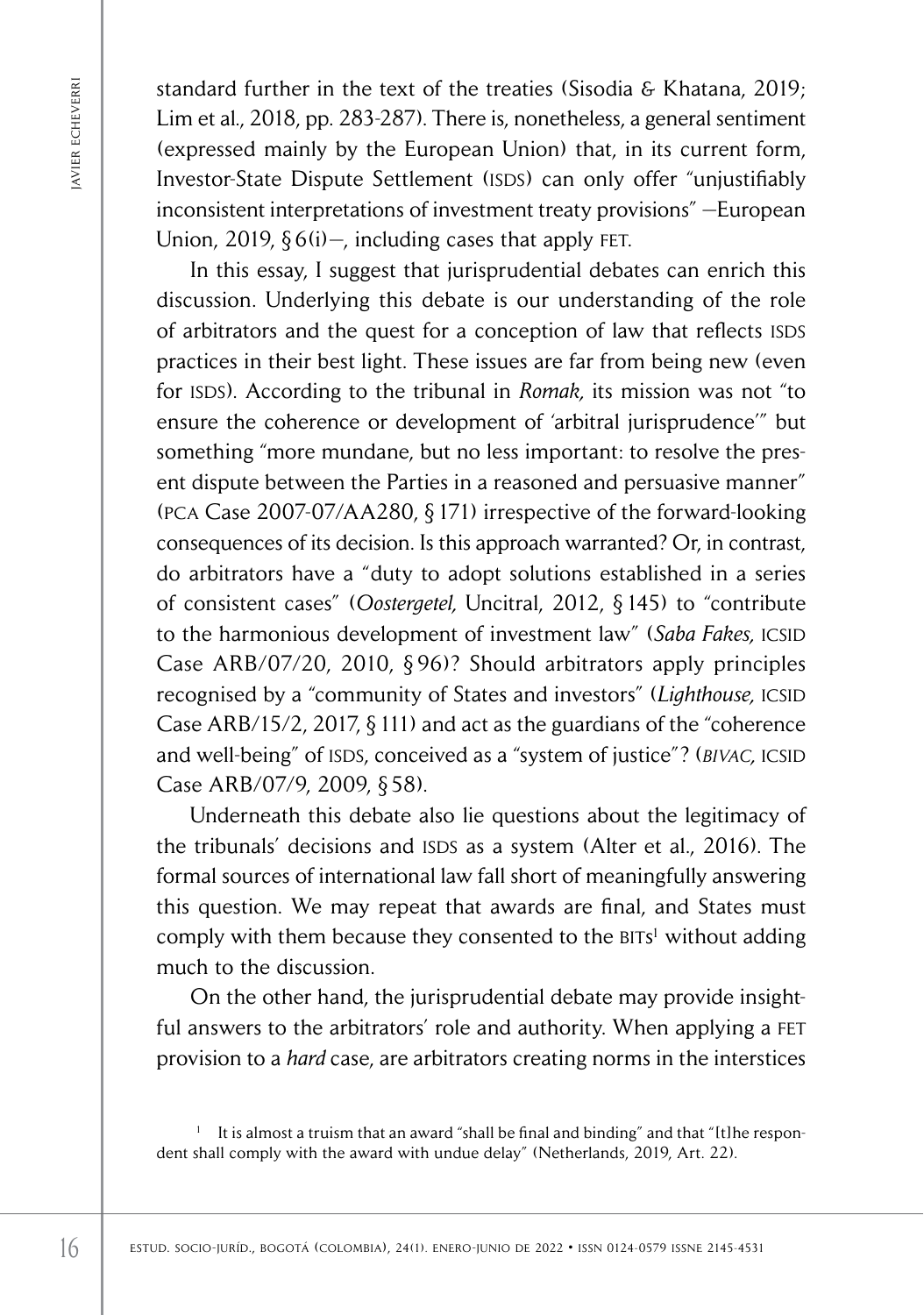of open-textured concepts? Or should we conceive the arbitrators' task as one "testing fundamental principles, not as borderline cases calling for some more or less arbitrary line to be drawn" (Dworkin, 1998, p. 43)?

The title of this essay signals my starting point. Hart would agree that fet disputes often concern applying open-textured provisions to hard, *penumbral* cases. Thus, arbitrators create law (in the interstices of these provisions), deciding cases "according to [their] own beliefs and values" and following "standards or reasons for decisions which are not dictated by the law" (Hart, 2015, p. 276).

ener lexturied conceres? Cor should we conceive the arbitrator task<br>
is no socio-junio de 2022 and the studing point. Hart would agree the "testing for the test of this essay signals my strating point. Hart would agree th It is, in contrast, possible to conceive arbitrators as attempting to provide the best possible solution for a case considering values and principles underlying ISDS. If that is the case, the arbitrators' role would be explained better by Dworkin's (1998) interpretive ideal of integrity. Arbitrators would try to "find, in some coherent set of principles […] the best constructive interpretation of the political structure and legal doctrine" (Dworkin, 1998, p. 255) of a community of States (and even investors). Lastly, I will offer a brief conclusion on the implications of this debate for investment arbitration.

# Hart at **ICSID**

#### *Interstitial Legislation*

According to Hart, the rules of law are expressed through the human language, which is inherently open-textured, and they carry a degree of ambiguity that is impossible to eliminate. This is especially the case when we try to determine whether general categories (*concepts*) apply to more specific instances (objects, situations, conducts).

The open-textured nature of language has consequences for adjudication. In some cases, applying the law's general categories to a particular case will be doubtful. There will be instances falling within the "core of settled meaning" (Hart, 1957, p. 614) of the rule and others in its *penumbra*. In these penumbral cases, whether the case resembles the core case "'sufficiently' and in 'relevant' respects" (Hart, 2015, p. 127) will depend on the adjudicator. Such a decision is not determined beforehand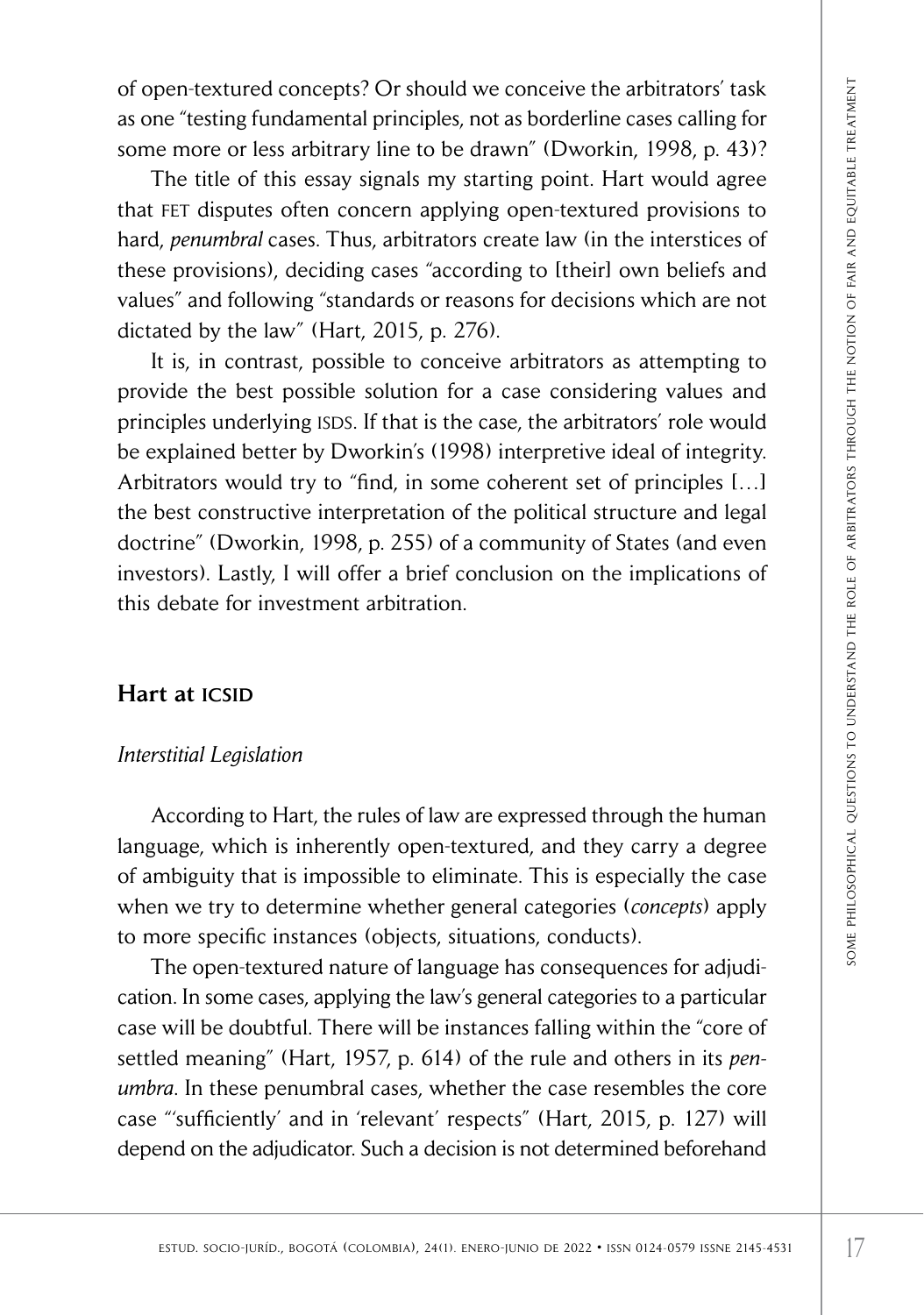by the law. Suppose that the law provides that a license is required to operate an aeroplane. A case then arises where the plaintiff disputes the need for a license to fly an ultralight (is an ultralight an aeroplane for legal purposes?). A judge will exercise *discretion* in deciding whether that rule applies to ultralights or not (in the sense that his/her decision will not be "controlled by a standard furnished by the particular authority we have in mind when we raise the question of discretion" (Dworkin, 2013a, p. 50). In doing so, he/she will "have settled a question as to the meaning, for the purposes of this rule, of a general word", and either answer provided to this legal issue will be correct.

A crucial implication also follows: "There will always be certain legally unregulated cases in which on some point no decision either way is dictated by the law" (Hart, 2015, p. 129). The law is incomplete by nature, and adjudicators have a law-creating power to fill the law's interstices in penumbral cases. Thus, a first possible way emerges to conceive the arbitrators' role in deciding whether a State accorded fet to a foreign investor. According to this conception, arbitrators have a rule-making power in penumbral cases when applying a rule providing for FFT

by the law. Suppose that the law provides that all identically the position of the constrained for a lieraries of the constrained for a lieraries of Arabital particles where the plaintiff dispute the paperbas Arabital par It would be clear that the investor has been accorded (or denied) fet in some instances. The tribunal in *Tokios Tokelés* took this approach. In that case, the tribunal considered whether certain measures taken against a publisher constituted breaches of the Lithuania-Ukraine bit (and ultimately rejected the claimant's claims). However, it noted that, had the factual allegations been confirmed, this case would have been "the clearest infringement one could find of the provisions [on fet] and aims of the Treaty, whatever precise standards those provisions might set" (ICSID Case ARB/02/18, 2007,  $\S$  123). The tribunal deemed it unnecessary to engage in the controversy surrounding the FET standard's concrete interpretation as other tribunals did. Being punished for working for the country's political opposition would be an example of the *core settled meaning* of *unfair* and *inequitable* treatment.

The tribunal in *bcb* understood its task in similar terms and embraced the century-old position according to which it is virtually impossible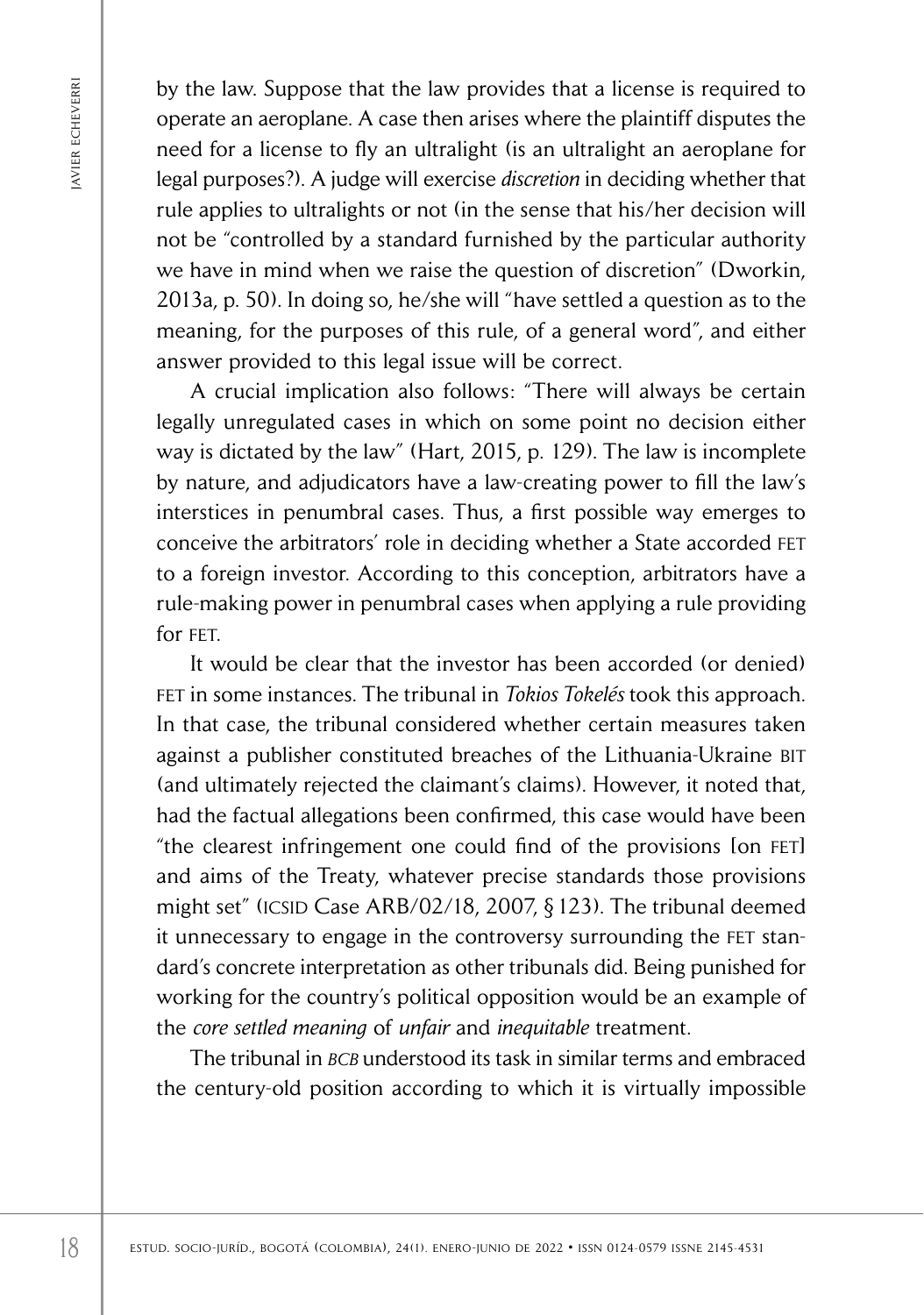to articulate a comprehensive FET definition.<sup>2</sup> The tribunal noted that the fet standard "has generally resisted the formulation of any comprehensive definition". However, it was possible to identify typical unfair and inequitable measures that would be relevant to assess Belize's conduct without "attempting to advance any comprehensive view of the meaning" of the standard (pca Case 2010-18/BCB-BZ, 2014, § 281). For Hart's theory, fet possesses several features (at the core of the concept). Nevertheless, a *comprehensive* view that would provide a solution beforehand to all possible penumbral cases would be, indeed, impossible to formulate.

estud. The triat of the triat of the triat of the sociological colombia). The triat of the colombia include the society of the society of the society of the society of the society of the studied treatment of areas being t Away from this *core of settled meaning*, a FET provision does not furnish, beforehand, any specific solution. In these *penumbral* cases, what fet requires is left to the arbitrators' discretion. In *Genin,* the tribunal considered that a breach of the fet standard would follow from procedural irregularities in the State conduct, noting that they "would have to amount to bad faith, a wilful disregard of due process of law or an extreme insufficiency of action" (ICSID Case ARB/99/2, 2001, §371). This rule was later abandoned by other tribunals as they considered that the FET standard requirements were "unrelated to whether Respondent has had any deliberate intention or bad faith in adopting the measures in question" (See *cms,* icsid Case ARB/01/8, 2005, § 280 and *Azurix,* icsid Case ARB/01/12, 2006, § 372). According to Hart's theory, the requirement of bad faith would not have been settled beforehand by the treaty; instead, tribunals created it in analysing specific conducts as possible instances of unfair and inequitable behaviour.

### *International Law Is Not Law*

In the last chapter of *The Concept of Law,* Hart noted the absence of a "basic rule providing general criteria of validity for the rules of international law". On this basis, he concluded that international law did not constitute a legal system but a set of rules "in fact observed

<sup>&</sup>lt;sup>2</sup> In *Neer*, it was said not to be practicable "to lay down in advance precise and unyielding formulas by which the question of a denial of justice may in every instance be determined" because of the "evasive and complex" character of the concept (UNRIAA, 1926, §4).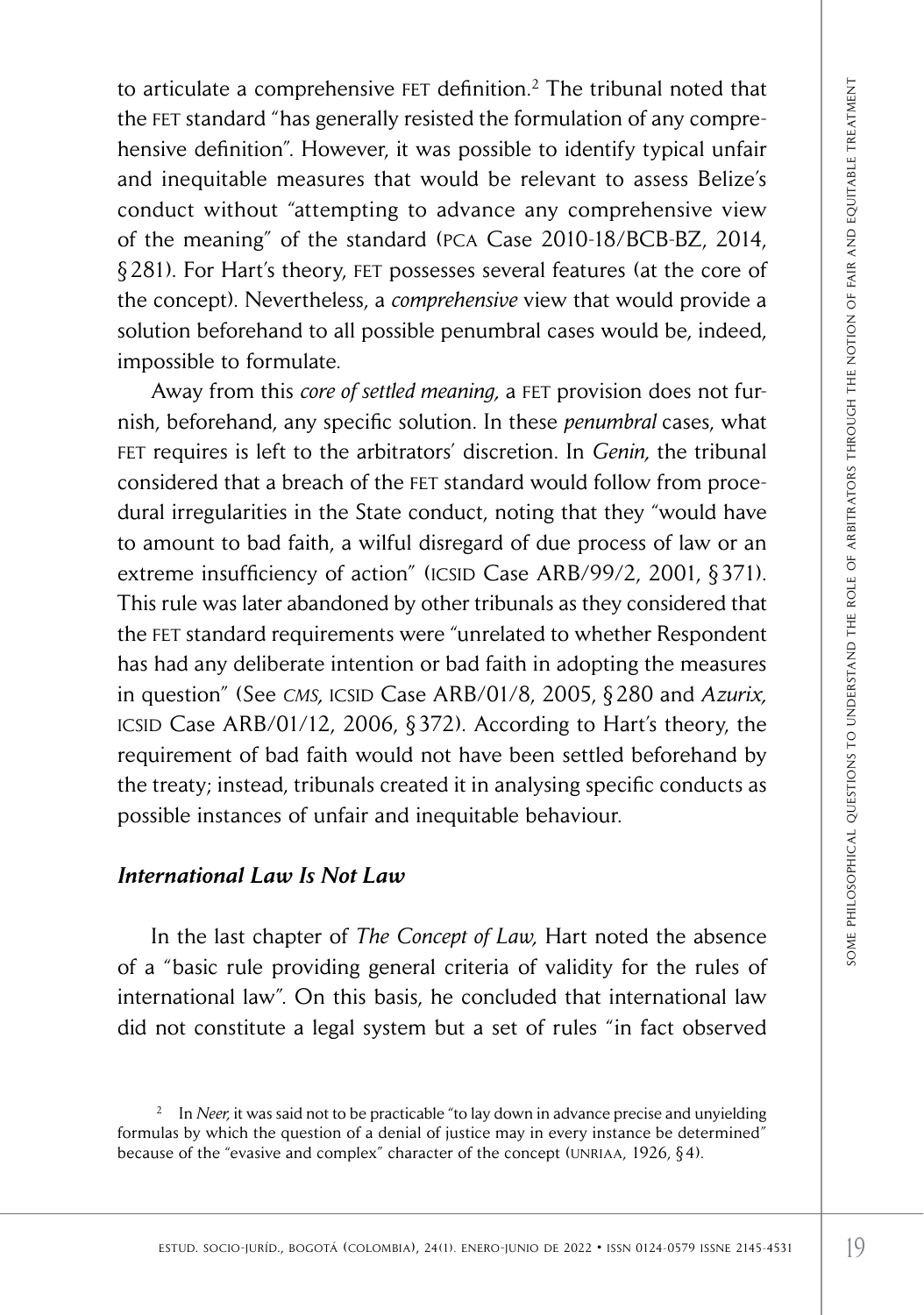by the States" (Hart, 2015, p. 236). If anything, international law was law only in a truncated way, chiefly given the lack of secondary rules.

These conclusions are debatable (I will come back to this point below). They may, however, have some bearing on this essay's first observations. No rule of recognition as those perceived in domestic systems exists in international law. Adjudicators, therefore, operate applying minimal sets of rules (primary rules in Hart's attributes to this concept): arguably, little more than the BIT in question and possibly some general rules of customary law, including rules of treaty interpretation. Under this assumption, arbitrators' discretion is virtually unfettered, limited only by the core of the treaty provisions' meaning.

# *Is* Tecmed *Acceptable?*

Commentators often agree that *Tecmed* - ICSID Case ARB(AF)/00/2, 2003— was notable for its "intrusive approach […] [to] reviewing the appropriateness and necessity of particular measures" (Paparinskis, 2013, p. 241) and the little deference the award pays to the State's regulatory prerogatives. The case is relevant for this discussion because of its strong influence on practitioners' and arbitrators' understanding of fet.

by the States' GHarra, 2015, p. 236). If myrthing, international law<br>since by the States' (Havin Context and the state of secondary These conclusions are debatable (1 will come back to this point outor). They may, however The case concerned the operation of a hazardous waste landfill. The investor faced problems with the local population for the proximity of the facility to the city of Hermosillo. While negotiations with local authorities for the relocation were underway, Mexico's environmental authority refused to renew the operating license (effectively causing the end of operations). The investor launched ICSID proceedings against Mexico under the Spanish-Mexico BIT, claiming, *inter alia*, a violation of the State's obligation to accord "fair and equitable treatment, in accordance with international law".<sup>3</sup> The tribunal reckoned that the FET standard required Mexico to protect the investor's legitimate expectations and to act "in a consistent manner, free from ambiguity and totally transparently in its relations with the foreign investor, so that it may know beforehand any and all rules and regulations that will govern its investments, as

Mexico-Spain BIT (1995), Article IV (1). A new BIT superseded this treaty in 2006.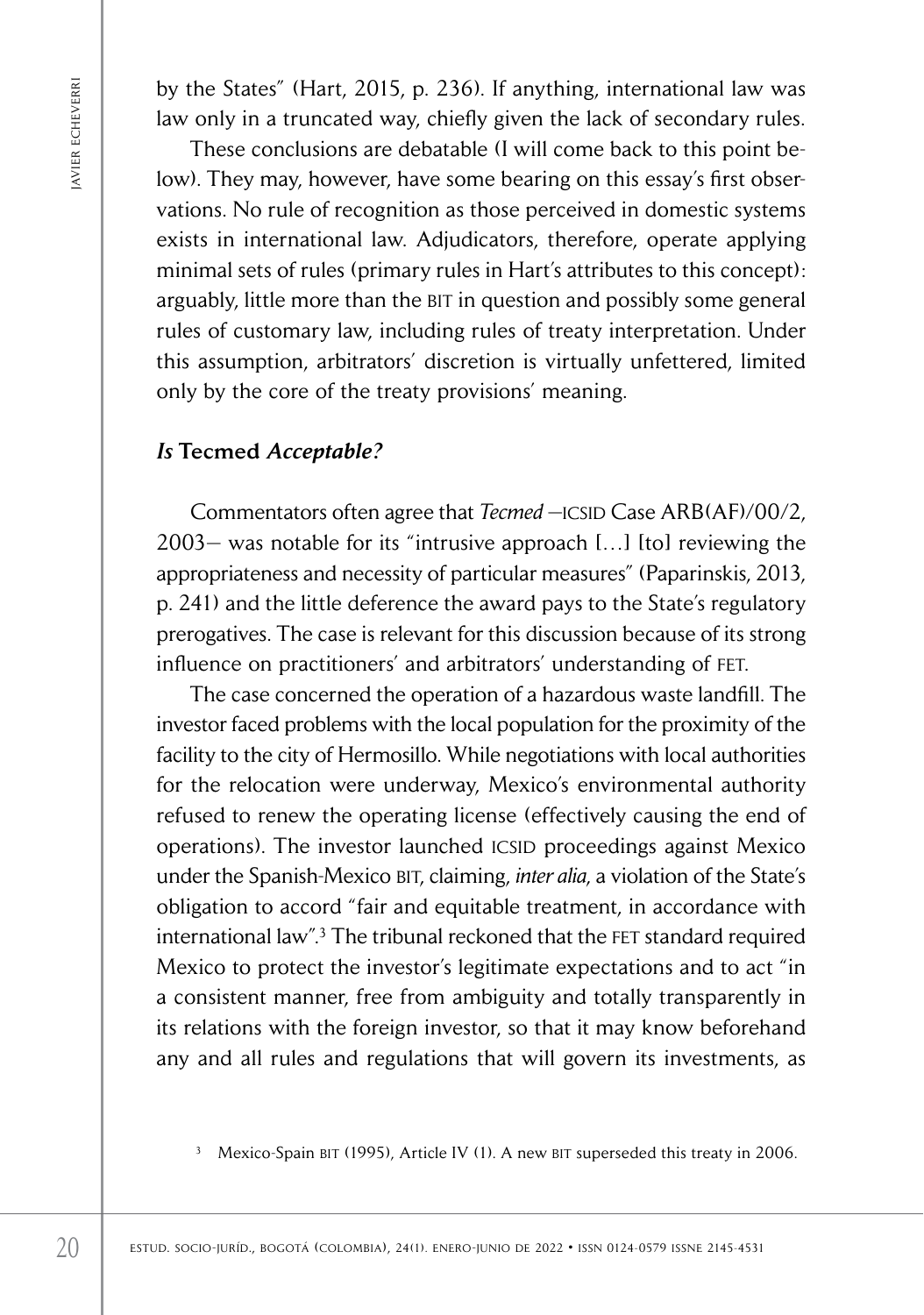well as the goals of the relevant policies and administrative practices or directives - ICSID Case ARB(AF)/00/2, 2003, § 154-".

*Tecmed's* dictum proved profoundly influential in defining the doctrine of investors' legitimate expectations in modern investment arbitration. Many cases after *Tecmed* followed the doctrine of legitimate expectations as expressed in this award (McLachlan et al., 2017, § 7.180).

as the goals of the relevant policies and administrative practices<br>
recrures  $-\frac{1}{\sqrt{2}}$  colombia), the relavant policies and administrative procedure of investors (eightmate expectations in modern investment ration. Many However, the *dictum* remained deeply controversial. Some considered that the resulting *Tecmed* standard was "not a standard at all; it is rather a description of perfect public regulation in a perfect world, to which all states should aspire but very few (if any) will ever attain" (Douglas, 2006, p. 27). For others, *Tecmed* was flatly wrong: it would be a mistake to see "a general principle of law [according to which] violations of legitimate expectations give rise to substantive remedies" (Sornarajah, 2010, p. 355). These reactions are unsurprising. The *Tecmed* standard is highly demanding on the State (almost to the point of preventing any reasonable and legitimate change in regulation). In any event, the investor's legitimate expectations are still treated today —*Glencore v. Colombia (I)*, icsid Case ARB/16/6, 2019, § 1368; *steag,* icsid Case ARB/15/4, 2020, §308- as a "dominant element of [the FET] standard" (*Saluka,* pca Case 2001-04, 2006, § 302).

Following the premises described in the sections above, would it be possible to endorse the findings in *Tecmed*? The first thing to note is that *Tecmed* qualifies as *penumbral*, as it is impossible to outrightly qualify Mexico's actions as unfair or inequitable. We do not face a case dealing with the *core* of FET, like the politically motivated measures described in *Tokios Tokelés*. What this means is that the fet provision in question did not furnish all the elements beforehand to the arbitrators' decision. Therefore, they were called to exercise discretion in deciding the case. But, in exercising discretion, did the arbitrators reach a *correct* decision? This question warrants several comments.

A preliminary general objection must be dismissed. Arguably, a tribunal cannot go beyond the four corners of the treaty provision. According to this view, any interpretation issue in penumbral areas shall not warrant the exercise of a norm-creating power but the referral of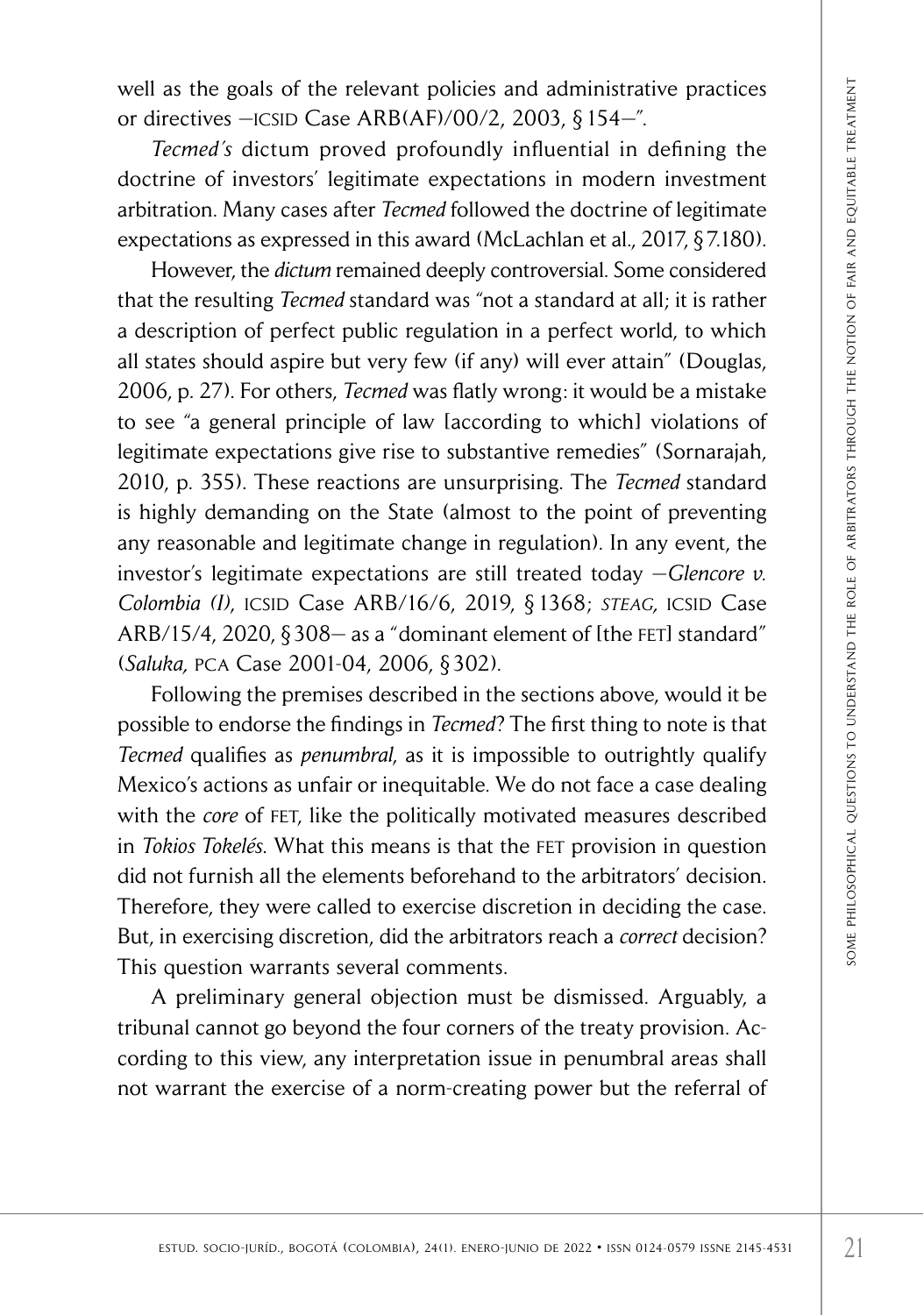the matter to the States parties to the treaty to obtain an authoritative text interpretation.<sup>4</sup>

Extramate to the Taxtes parties to the treaty to obtain an authorit extramelection.<br>
Such an objection makes little sense. The mere definition of we permultated with the would be debtable.<br>
inpurcharal winition of general Such an objection makes little sense. The mere definition of what is penumbral (which would warrant a referral) would be debatable. Most importantly, the inclusion of general standards in the law is a feature devised to provide discretion in those cases where "[t]he anticipatable combinations of relevant factors are few, and this entails a relative indeterminacy" (Hart, 2015, p. 131) in the initial aims of the legislator. It is also possible that the legislator identifies a range of varied circumstances that share "familiar features of common experience" (Hart, 2015, p. 132), for which it is impossible to formulate a simple rule. States may have a preconceived idea of what is *fair* or *equitable* but cannot anticipate how fairness and equitableness (or lack thereof) would crystallise in particular situations. As discussed above, the OECD endorsed this approach in its 2004 report. This situation is not exclusive to international law. Hart provides as an example the standard of *due care,* which is quintessential to understanding the common law tort of negligence.

The discretion attributed to arbitrators, in this sense, is a feature of the system (not a flaw) because the States entrusted them with a rule-making authority to decide concrete cases. In those penumbral cases where they must exercise discretion, Hart would argue "there is no possibility of treating the question raised by the various cases as if there were one uniquely correct answer to be found". Instead, any decision amounting to a "reasonable compromise between many conflicting interests" would suffice (Hart, 2015, p. 132).

A more complex debate emerges in the law's interstices. If respecting the investors' *legitimate* expectations (as described in *Tecmed*) falls within the definition of fair and equitable treatment, there is nothing questionable about tribunals taking *persuasive* and even possibly *incompatible* decisions under the same treaty. In fact, an adjudicator must not exercise her rule-creating power arbitrarily. Instead, he/she "must always have some general reasons justifying [her/his] decision and [she/]he

<sup>4</sup> This argument may justify the inclusion of provisions that confer interpretive powers to States. As an example, article 5 of the Uncitral Transparency Rules sets forth a provision for submissions by a non-disputing Party to the treaty.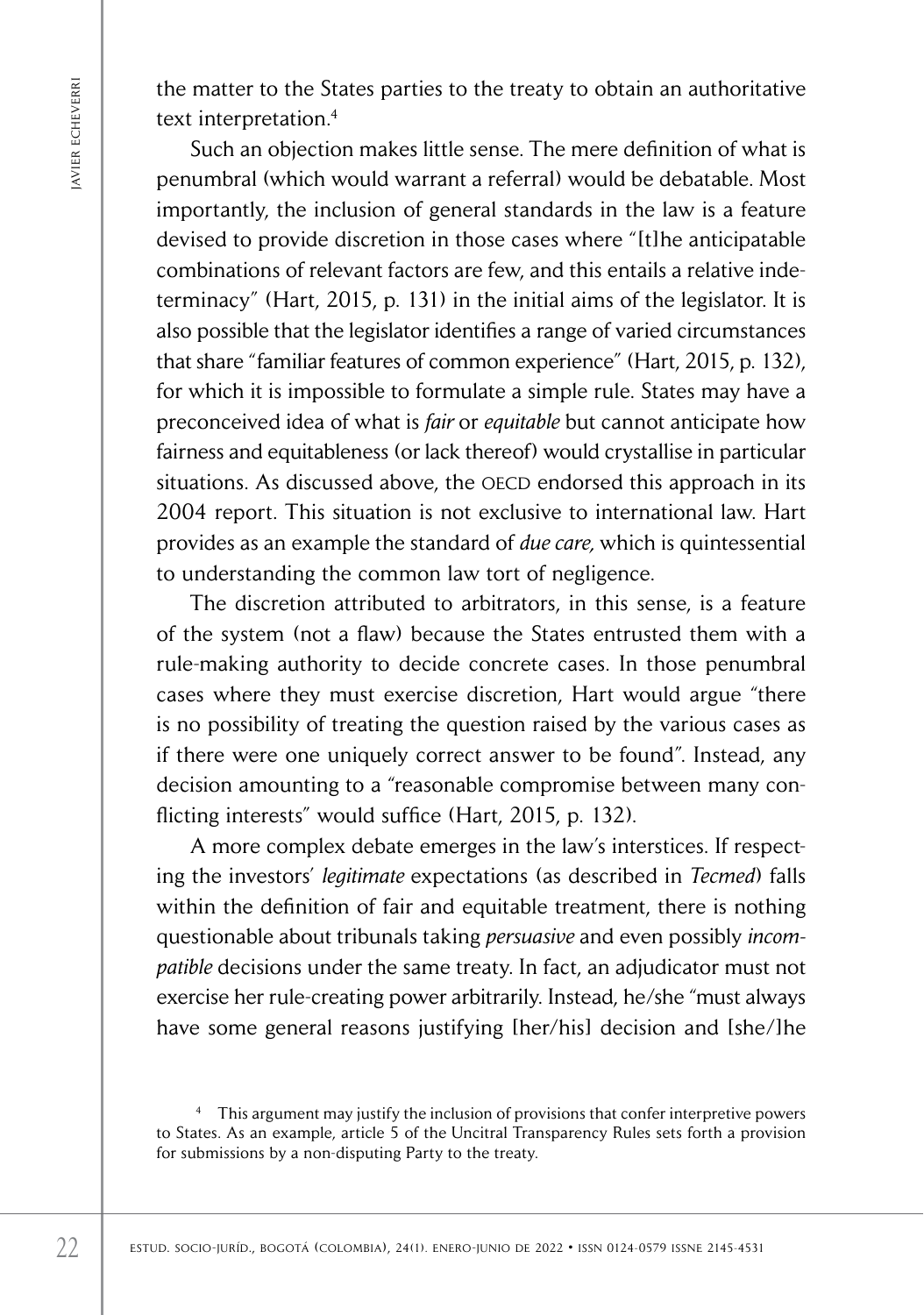must act as a conscientious legislator would by deciding according to [her/his] own beliefs and values" (Hart, 2015, p. 273). From this perspective, arbitrators may question whether *Tecmed* rightly captures what Mexico and Spain would have decided had they been confronted with this case. However, the solution is furnished by extra-legal reasons that support divergent solutions. Nothing would prevent another tribunal from invoking equally persuasive (and extra-legal) reasons to reach a different conclusion.

To the extent that arbitrators enjoy discretion to decide penumbral cases, there would be no issue in applying different solutions, even if these could be understood as contradictory. This is not to say that any solution applied to a dispute concerning the fet *is* correct or acceptable for extra-legal reasons (like policy reasons or morality reasons). For Hart, discretion requires an argumentative activity from arbitrators and adopting sound policy solutions (although the applicable legal rules do not strictly determine them).

## Dworkin's Perspective

#### *Is this enough?*

is a concernitions ligitlents would by decided hat the particular according to condinate the subtrators may question whether *Tecrned* rightly captures what the colombia State However, the solution is furnished by extra-le At this stage, we may ask ourselves whether Hart's approach gives the best account possible of the arbitrators' practice. Several arguments militate against that view. One problematic aspect is that Hart's theory is essentially descriptive and, thus, it is insufficient to explain the legitimacy of a tribunal's decision. To say that arbitrators can decide penumbral cases based on extra-legal reasons because of some ambiguity in treaty language is hard to accept. This answer is particularly unsatisfactory for isds, where arbitrators review measures adopted by governments that, in most cases, are democratically elected and widely recognised by the international community. The lack of legitimacy is particularly salient here: arbitrators are not governmental bodies and are entrusted with limited powers to decide a single dispute between a State and a private individual. It is hard to accept that, when entering a BIT, the States are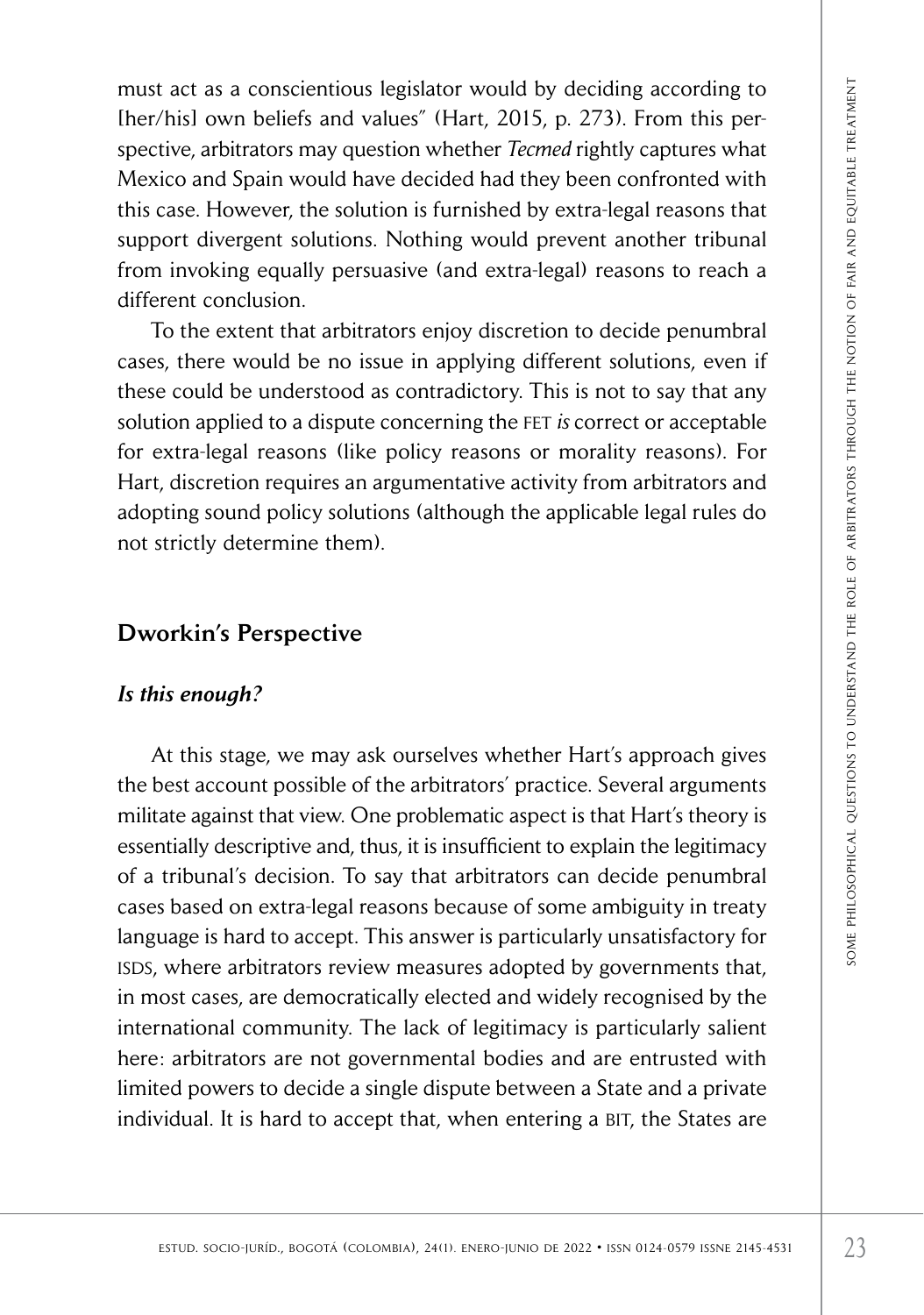accepting that a tribunal takes down legitimate measures of their organs based on extra-legal (or non-exclusively legal) reasons.

Extrained The internal sole of the socio-junio de socio-junio de 2022 is social to the conditive sociolation is both gala scholars be the proposition of a contribution is both gala scholars have noted the proposition of t In line with this criticism, Hart's theory is of little help to understand what the practice of arbitrators is doing. Legal scholars have noted that "[i]nternational courts shape the law prospectively and affect actors beyond the litigants immediately before the court. They are engaged in perpetuating values and maintaining normative communities" (Grossman, 2013, p. 76). In international economic law, adjudicators "are expected not merely to resolve disputes, but to promote the regime's underlying goals and interests, overcome international cooperation problems, and keep states within a particular normative community" (Shlomo Agon & Benvenisti, 2017, p. 5). The idea that tribunals would act as "a conscientious legislator" (*i. e.,* only in line with the will of the parties to a treaty in particular) when exercising discretion fails to capture the idea that such a normative community exists.

Investment tribunals understand their practice along the lines of what has been noted by commentators. The *awg* tribunal made a proper illustration of this point when it considered that the fet provision in the uk-Argentina bit was "vague, flexible, basic, and widely used". However, arbitrators had to their benefit "decisions by prior tribunals that have struggled strenuously, knowledgeably, and sometimes painfully, to interpret the words 'fair and equitable' in a wide variety of factual situations and investment relationships". It thus acknowledged the need to apply "the basic judicial principle that 'like cases should be decided alike', unless a strong reason exists to distinguish the current case from previous ones" (*awg Group Ltd. v. The Argentine Republic,* 2010, § 189).

Hence, for Hart's conception of law, compliance with an award by a State is justified by little more than the past political decision reflected in the treaty's text. Arbitrators, conventionalism would say, cannot claim "any law beyond convention" (Dworkin, 1998, p. 119). However, convention in these cases tells us very little —if anything at all— about what the law requires. It is hard to see the convention on which rests the connection between a typical FET provision in a treaty and the *Tecmed* dictum. Nothing, in principle, favours the standard based on the investor's legitimate (yet exclusively *subjective*) expectations. Nothing, besides extra-legal considerations, in Hart's theory, explains why we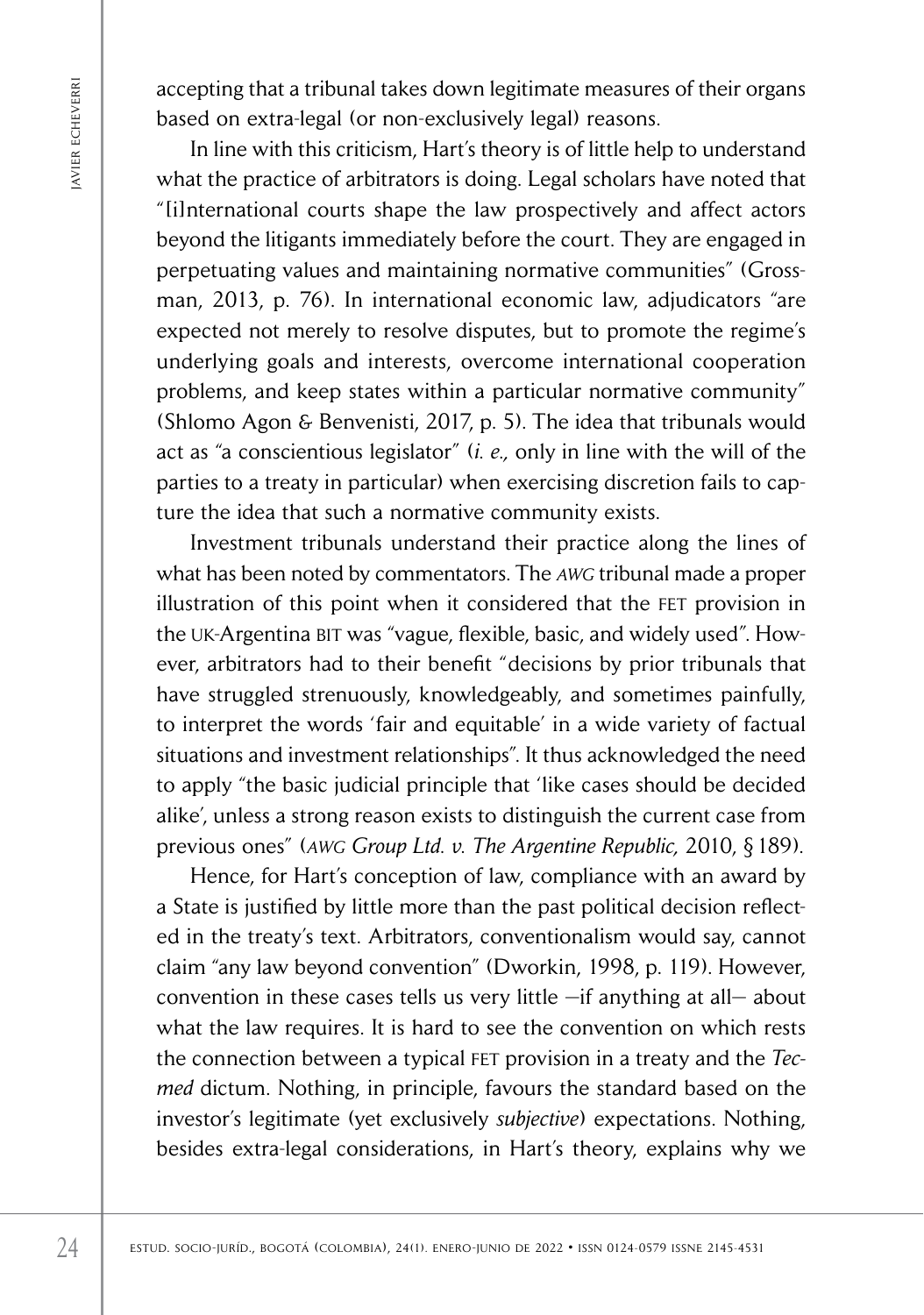should abandon this interpretation of the standard and favour instead a standard based on "treatment that objectively will be considered just by an impartial observer bearing in mind the circumstances" (*Gosling,* icsid Case ARB/16/32, 2020, § 246).

According to conventionalism, adjudicators have "no reason for acknowledging consistency in principle as a judicial virtue or for dissecting ambiguous statutes or inexact precedents to try to achieve it" (Dworkin, 1998, p. 135). Yet this is what arbitrators do. Even the *Romak* tribunal, which purportedly ignored any forward-looking consequence of its decision, saw value in past awards as a "means to […] explain succinctly [its] own reasoning" (PCA Case 2007-07/AA280, 2009, §171).

Id abandon this interpretation of the standard and favour instead<br>
increase ARB/16/32, 2020,  $\S$ 246).<br>
Caccare ARB/16/32, 2020,  $\S$ 246).<br>
Caccare ARB/16/32, 2020,  $\S$ 246).<br>
Caccareding to conventions is m, adjudicators ha *Tecmed* was influential not *because* of a convention. It was influential because it appeared in the context of adjudication as an argument that would justify the invalidity, under international law, of the measures adopted by a sovereign State. In Dworkin's words, this successful argument was "drawn from more general movements in the political and social culture", rather than an unreported agreement between Mexico and Spain or some equally unreported extra-legal reasoning in the arbitrators' mind.

Therefore, Hart's theory understood as a form of conventionalism is insufficient. It does not account for the arbitrators' practice unless we accept that their statements about past practice and the value of FET are mostly (if not only) extra-legal considerations. Neither does Hart's theory hint at any meaningful explanation on the legitimacy of the decisions that arbitrators make. We cannot accept it as the best conception of the practice, especially since ISDS concerns the revision and potential nullification of acts issued by legitimate governments.

On the other hand, Dworkin maintains that integrity supposes that rights, even when they follow from explicit past political decisions, "go beyond the explicit extension of political practices conceived as conventions" (Dworkin, 1998, p. 134). What does this mean for ISDS?

## *Interpretive Attitude and Law as Integrity*

In interpreting the requirements of fet, the tribunal in *El Paso* observed that its contours "have gradually come into focus in the past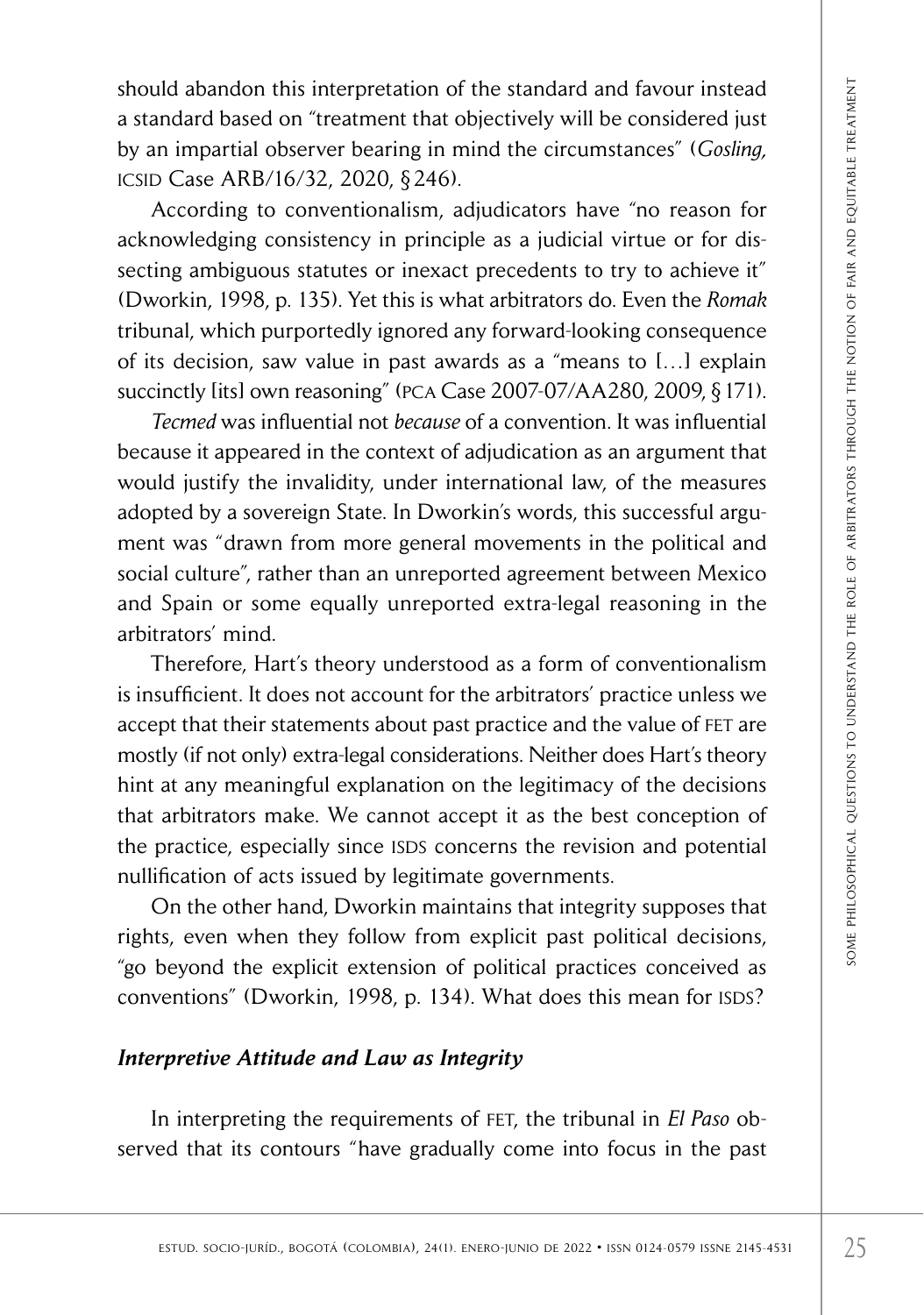few years", also noting that its "basic touchstone […] is to be found in the legitimate and reasonable expectations of the parties, which derive from the obligation of good faith" (ICSID Case ARB/03/15, 2011,  $\S$ 339).

The *coming into focus* was essentially<sup>5</sup> the result of the interpretative task that many tribunals undertook after *Tecmed*. In this regard, scholars often cite the *dictum* in *Waste Management II* - ICSID Case ARB(AF)/00/3, 2000,  $§ 98-<sup>6</sup>$  as having "achieved wide acceptation by subsequent tribunals as a useful statement of the standard in its contemporary application" (McLachlan et al*.*, 2017, § 7.175).

It is a methodology common to the foregoing decisions to rely on other tribunals' decisions. In this sense, arbitrators seem less concerned to find what the States parties to an investment treaty specifically meant by fet. Instead, they seem to devote themselves to justify the best interpretation possible of what fet requires *in general* (often without even referring to any customary dimension of the standard). Hart's theory would explain this situation in *semantic* terms: arbitrators are concerned with defining a standard that happens to appear in many treaties. Indeed, most treaties use the words *fair* and *equitable* treatment as a standard that States shall accord to foreign investors.

Every associated in the four socion in the four that is the socio-function and the socio-junio dependent of equal to the socio-junior the objection of good faith" (CSD Case ARB/03/15, 2011, §?<br>
The commig min focus was es However, this semantic approach is insufficient to explain two further characteristics of the analysed decisions: arbitrators (i) engage in a *dialogue* with past decisions, and (ii) they tend to qualify these in terms of whether they *rightly* capture what fet requires. In *El Paso,* the tribunal dismissed "the line of cases in which fair and equitable treatment was viewed as implying the stability of the legal and business framework [as] [e]conomic and legal life is by nature evolutionary" (ICSID Case ARB/03/15, 2011, § 352). Hart's theory would have to accommodate these cases as well were it be reasonable to consider that guaranteeing a stable legal framework could be subsumed into the definition of fet. Since there are no reasons, *a priori,* to deny this latter claim, Hart's theory is ill-fitted to explain this attitude.

<sup>5</sup> Some States have been actively trying to fill the standard's content in interpretative statements and new formulations of fet provisions in more recent treaties (McLachlan et al., 2017, § 7.82).

<sup>6</sup> According to the database Investor-State Law Guide, at least 85 subsequent decisions have referred to this standard.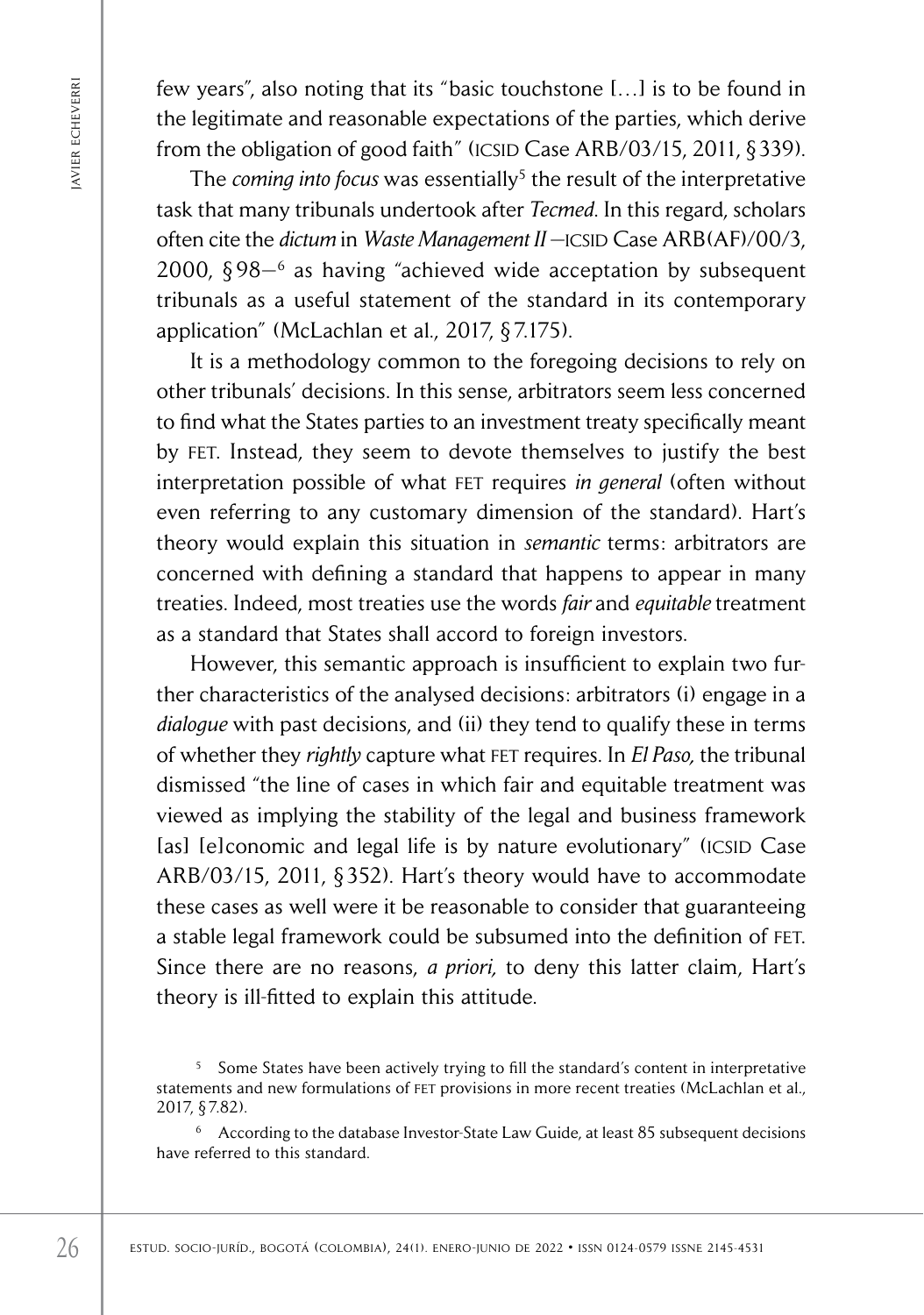Dworkin's theory may offer a more compelling explanation. Arbitrators are not concerned with elucidating the semantic intricacies of what is *fair* or *equitable* under a specific treaty (they are not engaging in finding *descriptive meaning*). Instead, they see that FET —and the legal provisions that underly its application— rests on an "interpretive concept of value: [its] descriptive sense is contested, and the contest turns on which assignment of a descriptive sense best captures or realizes that value" (Dworkin, 2008, p. 150).

The engagement of tribunals in defining what FET requires also reflects an interpretive attitude as well as theoretical disagreement. Arbitrators generally disagree about FET's requirements - this is not to say that they do not agree with the official sources (the treaty in question or international law). Their disagreement is genuine as, in each award, they engage meaningfully in a debate and strive to provide the best possible interpretation of the law. The interpretive attitude towards, among others,  $FET$  is evidence of an ongoing legal practice  $\rightarrow$  international investment law— shared by a community of States.

This ongoing practice does not exist in isolation, relegated to a single treaty or within the four corners of a single case. There is an interpretive activity, "prominent and powerful", that is "dependent in many ways on the interpretive activity of other, professional and lay, participants in legal practice" (Postema, 1987, p. 310). The activity thrives in what commentators have described as a "patchwork quilt of interlocking but separate bilateral treaties —each the product of its own negotiation" that nonetheless possesses a "surprising pattern of common features" (McLachlan et al., 2017, § 1.07).

by colonic the more compelling explanation. Arthor is a studient we set that the proposition is the studient of a specific treaty (they are not engaging description description of a specific treaty (they are not engaging There is some further evidence that the interpretive attitude of the tribunals is not merely a semantic digression. What arbitrators are doing is what any interpreter engaged in any social practice (as law) would: they "propose value for the practice by describing some scheme of interests or goal or principles the practice can be taken to serve or express or exemplify" (Dworkin, 1998, p. 52). *Tecmed* did so implicitly by seeing in FET a set of safeguards surrounding the investors' legitimate expectations. Other tribunals have attempted to be more explicit. In *Bahgat,* arbitrators reasoned that fet had the purpose of "guaranteeing the rule of law" through "the protection of legitimate expectations, the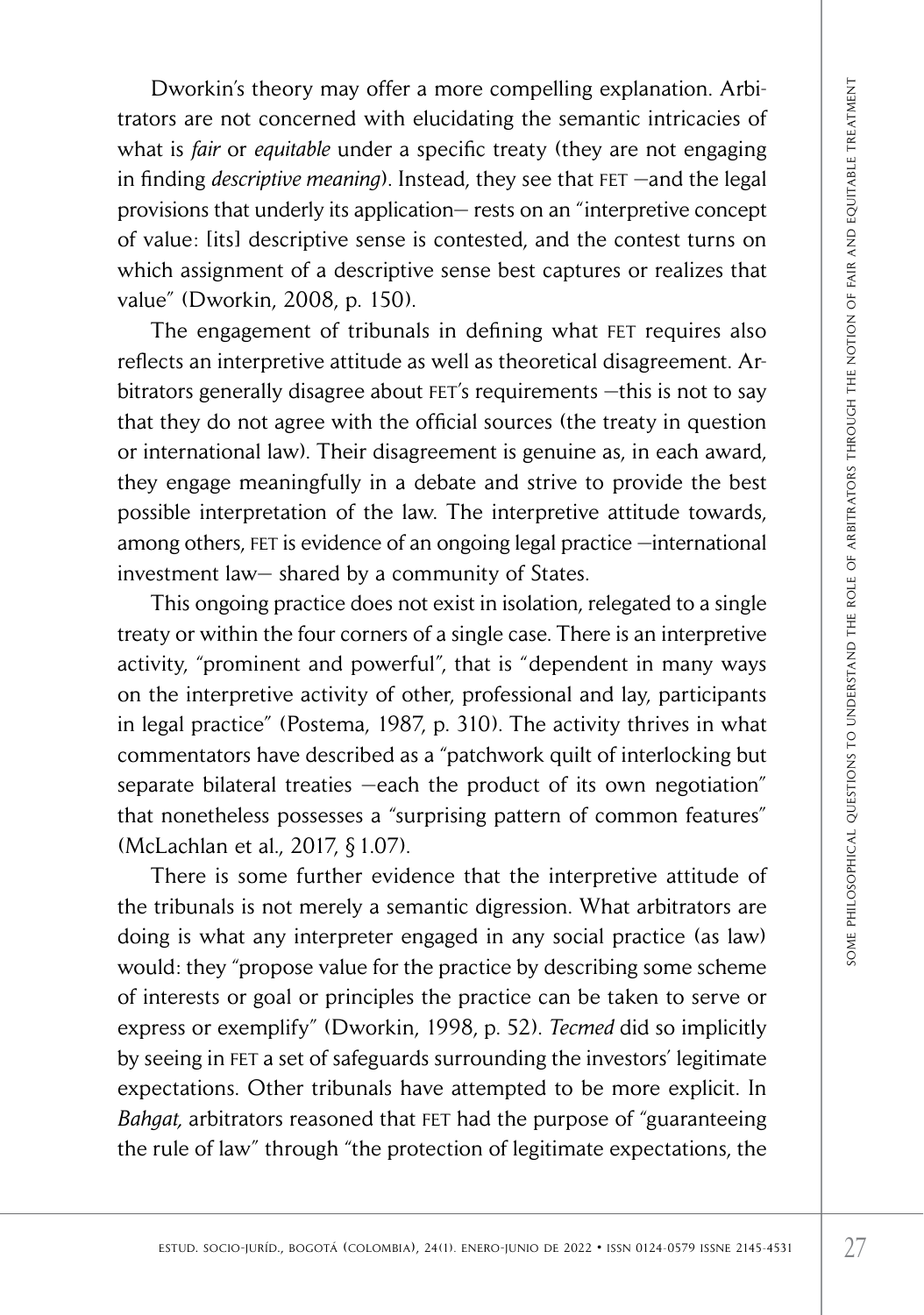absence of bad faith, and the requirements that the conduct of the State be transparent, consistent and non-discriminatory and not based on unjustifiable distinctions or arbitrary" (pca Case 2012-07, 2019, § 246).

The foregoing considerations show that Dworkin's theory explains in a better light the concerns that many tribunals have in making sense of this constellation of treaties. However, this interpretive attitude is only a starting point. Does it also reflect arbitrators do and are able to embrace law as integrity?

Estimate the requirements that the conduct of the best university of the proposition of the retargeoing consistents above that the conducts of the conduction of the colombia), in a better light the concerns that may tribu According to the conception of law as integrity, "propositions of law are true if they figure in or follow from the principles of justice, fairness and procedural due process that provide the best constructive interpretation of the community's legal practice" (Dworkin, 1998, p. 225). This conception is not just concerned with interpreting and applying the sources of law but with providing the best possible justification of the State's coercion. Law as integrity is, in this sense, not only concerned with the *grounds* of law but also with the *force* of law (the political morality of a decision at law). This approach requires the interpreter to take a moral stance without relegating her analysis to the formal sources. Contrary to what Hart would argue, it is impossible and artificial to detach these moral, political considerations —underpinning the best interpretation of the legal practice— from the *grounds* of law.7

In an article published in 2013, Dworkin discussed the implications of his theory for international law. He deemed it necessary to abandon the old, inadequate theories that predicate the *force* of international law on the States' consent and Hart's suggestion that international law is law only in a limited, sociological dimension. In Dworkin's view, international law can be conceived as an interpretive concept that we share because we believe that there is value in its application. Like domestic law, international law is subject to the same normative theory that explains both its *grounds* and its *force:* "A theory of political morality about the circumstances in which something ought or ought not to happen"

 $7$  This point relates to Dworkin's (2013a) early work, where he discusses the nature of discretion and the incidence of principles devoid of legal pedigree in decision-making. The test of pedigree is not applicable to principles as their origin "lies not in a particular decision of some legislature or court, but in a sense of appropriateness developed in the profession and the public over time" (Dworkin, 2013a, p. 58).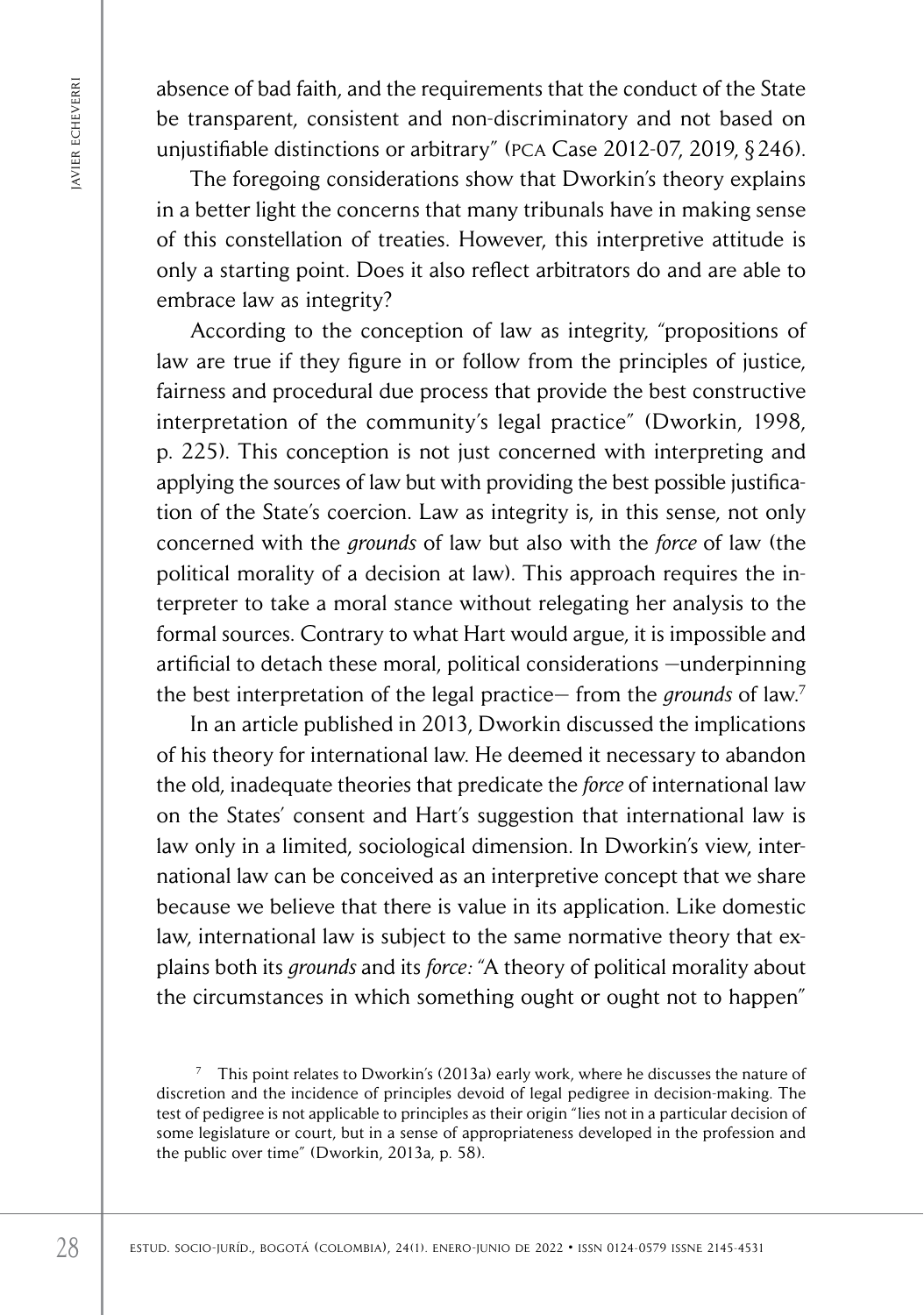(Dworkin, 2013b, p. 11). This conception of international law rests on the values on which a State would accept "feasible and shared constraints on its own power. That requirement sets out […] the true moral basis of international law [and] states the basic interpretive principle" (Dworkin, 2013b, p. 17) that ought to be applied by international adjudicators.

Dworkin argued that the *force* of domestic legal systems rests on the political value of *legality* (Dworkin, 2008, p. 169). This value, in turn, is an interpretive concept in itself: some authors may argue that its importance lies in enabling one's free planning of life; others, like Dworkin, in that it realises political integrity, meaning coherent government for all members of society under the same set of principles. In international law, Dworkin (2013b) replaced the *legality* principle for *salience* in the following terms:

> [I]f a significant number of states, encompassing a significant population, has developed an agreed code of practice, either by treaty or by other form of coordination, then other states have at least a prima facie duty to subscribe to that practice as well, with the important proviso that this duty holds only if a more general practice to that effect, expanded in that way, would improve the legitimacy of the subscribing state and the international order as a whole (p. 19).

erstudent and the society of the State solid and the rest onero-<br>jurisdes on which a State would accept "feasible interpreticie parameters of social (...) the true moral basis of some protector that requirement sets out 1. Salience thus conceived recognises whatever most of the States regard as an obligatory practice. There is a crucial qualification: salience only accepts the requirements that enhance the *legitimacy* of the State's domestic legislation and international order as a whole. Otherwise, there would be no difference between such a system and an abusive international majority rule. The annotated difference in the *force* of law (the difference between salience and legality) is a symptom of Dworkin's Westphalian view of international law. In this view, only States are considered *proper* subjects of international law. Hence, the value of *legality* concerns relationships between the State and *individuals*. *Salience* concerns those of States among *themselves*. *Legality* seeks to justify coercion in *vertical* relationships; *salience* seeks to justify an international practice's obligatory nature in the context of *horizontal* relationships —where States regard themselves (at least formally) as equal.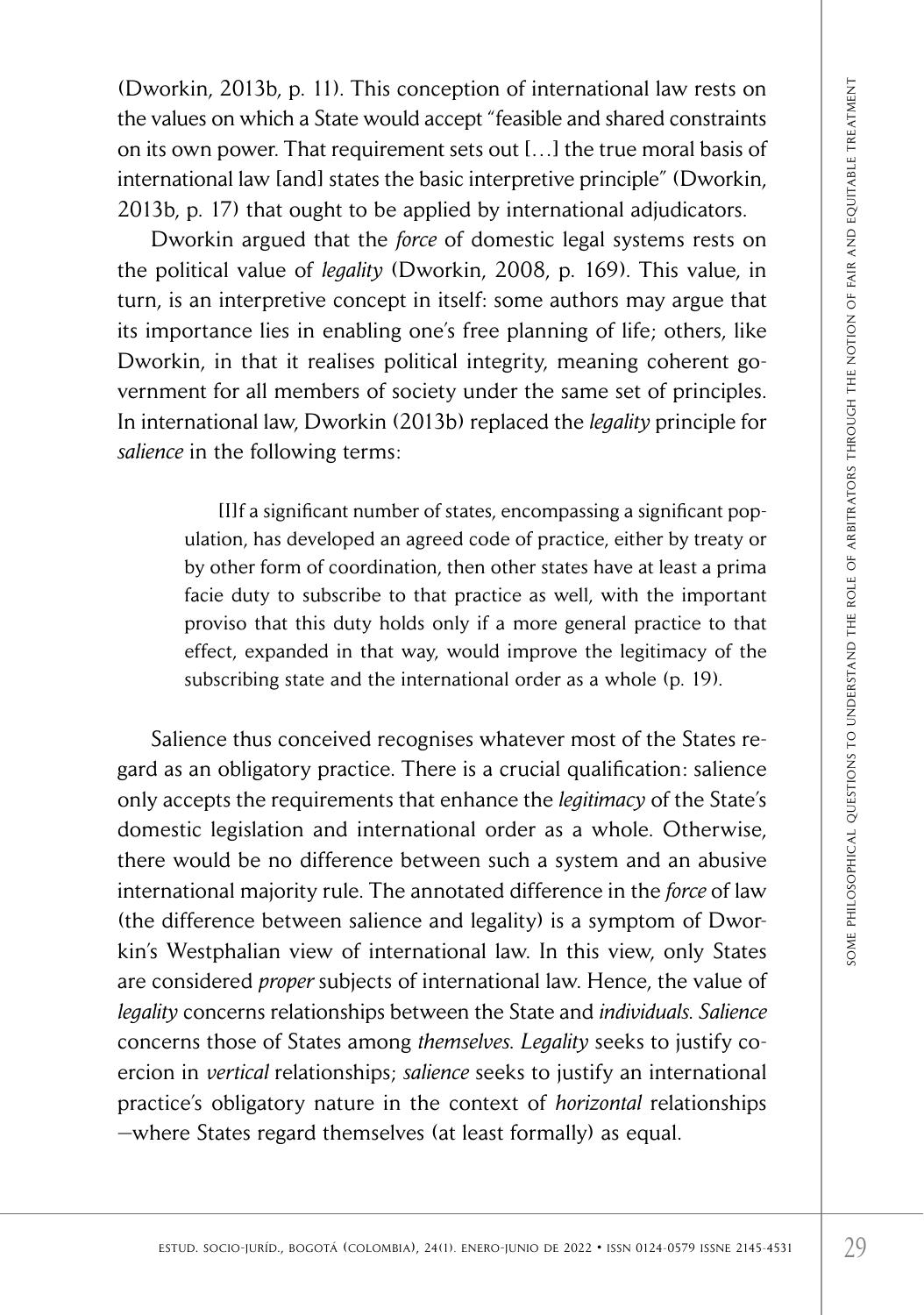As an expression of international law's political morality, salience explains the underpinnings of ISDS more compellingly. As discussed above, tribunals are concerned with the *legitimacy* of their decisions and the *authority* projected on the parties and the members of the international community. Salience justifies the ongoing debate among tribunals on the fet requirements in these terms. Tribunals do not discuss the semantic meaning of a discrete treaty but the meaning of the widely recognised State practice consisting of FET to foreign investors. This understanding further warrants some tribunals' belief that there is a duty "to seek to contribute to the harmonious development of investment law and thereby to meet the legitimate expectations of the community of States and investors towards certainty of the rule of law" (*Lighthouse,* icsid Case ARB/15/2, 2017, § 111).

<sup>25</sup> est unit entable and the enero-streament law isspectively, solitical morality, said<br>solitical more compellingly. As discussed with the *legitimacy* of their decision<br>and the *ure international* community. Salience in However, contrary to what Dworkin contends, salience concerns international economic law (and ISDS) too. It is hard to conceive the WTO or ISDS as mere "club[s] of signatory nations" (Dworkin, 2013b, p. 20) in a world of economic interdependence and globalised trade. International peace and security (one of the un Charter's fundamental goals) depend on the realisation of human rights, which cannot be achieved without fostering all nations' economic development (United Nations, 1986). The community of States acknowledges that trade and foreign investment play a key role in securing these goals, making it impossible to set aside the international economic agenda as a discrete concern. Also, it is no exaggeration to say that our future as a civilisation depends on the States' coordinated effort to implement environmentally sound policies and transition to new paradigms of sustainable development and protection of the environment.<sup>8</sup> International economic law and ISDS will play a fundamental role in that transition. To deny salience to it runs against the overwhelming international practice, as reflected, *inter alia,* in the 2030 Sustainable Development Goals or the Paris Agreement's provisions concerning the transition to a green economy.

In sum, it seems possible to apply the conception of law as integrity to ISDS. Salience -reflected in the customary minimum standard of

<sup>&</sup>lt;sup>8</sup> The economic pillar of sustainable development is also fundamental for international security (Brundtland Report, Ch. 11, §37).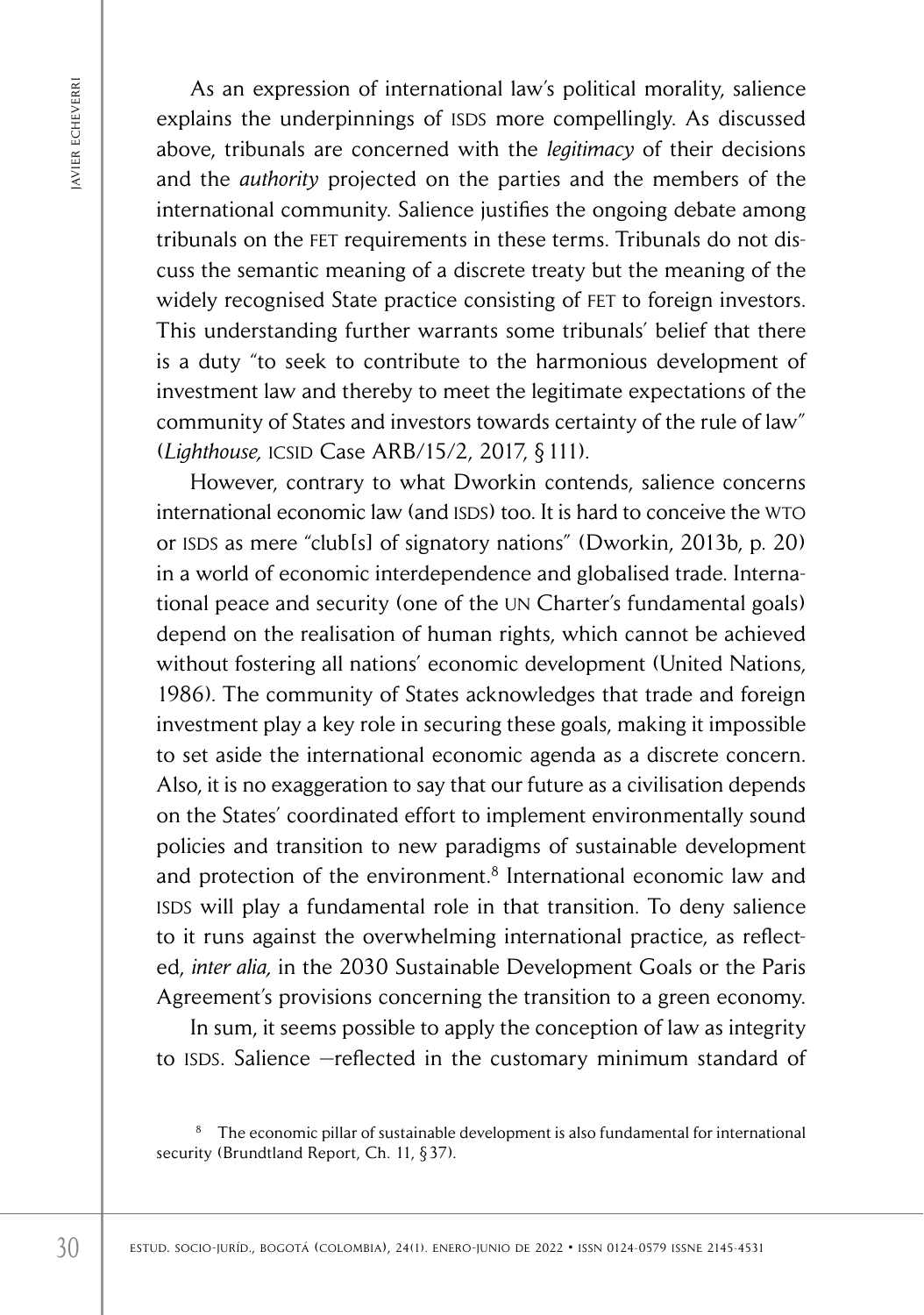treatment and the myriad fet provisions in the bits— also appears to underpin the States' obligation to accord fet to foreign investors. How to understand ISDS if Dworkin's theory applies?

## *Hercules and* Tecmed

ment and the myridle TF provisions in the BTs-also appears to<br>step in the States' obligation to accord FET to foreign investors. However, the determinant law is to be interpreted in its best light, in light of the spin en If investment law is to be interpreted in its best light, in light of the principles and values that underpin the states' obligations of protection and promotion of investments, the discretion afforded by Hart's theory ceases to exist. Arbitrators are, by this account, required to provide the best eligible interpretation possible considering such values. As members of the practice  $-$ by participating in the ISDS system set up by States $$ arbitrators must be morally engaged to find this answer (Dworkin, 1998, pp. 255-256). To what extent this task is visible in the tribunals' decisions will depend on the features of each particular case. The role political morality and jurisprudence would play —how they would be more or less a "silent prologue to [a] decision at law" (Dworkin, 1998, p. 90)— would depend on the intricacies particular to each case. Some cases will prove to be *pivotal* and will test the foundations of the system. In those cases, tribunals will have to carry out a more intense and overt interpretive activity to justify their decisions.

Hercules represents Dworkin's theory's ideal of adjudication. He is a judge with all the time and patience required to find the best possible answer in light of the applicable principles of political morality that sustain the legal system. What would have crossed his mind sitting as an arbitrator in a case like *Tecmed*?

Hercules would first confirm that salience underpins FET. Many -if not all- states are committed to some form of FET to foreign investors either by treaty or on a customary basis. The content of FET is further determined, as discussed above, by the value of legality —the *rule of law*  (Dworkin, 2008, p. 169). What lies at the core of FET is the prevention of arbitrariness. As famously put by the International Court of Justice, arbitrariness "is not so much something opposed to a rule of law, as something opposed to the rule of law" (ICJ Reports 1989, p. 284). This political dimension of value, and not a mere discussion on the semantic meaning of treaty provisions, is the actual core of fet.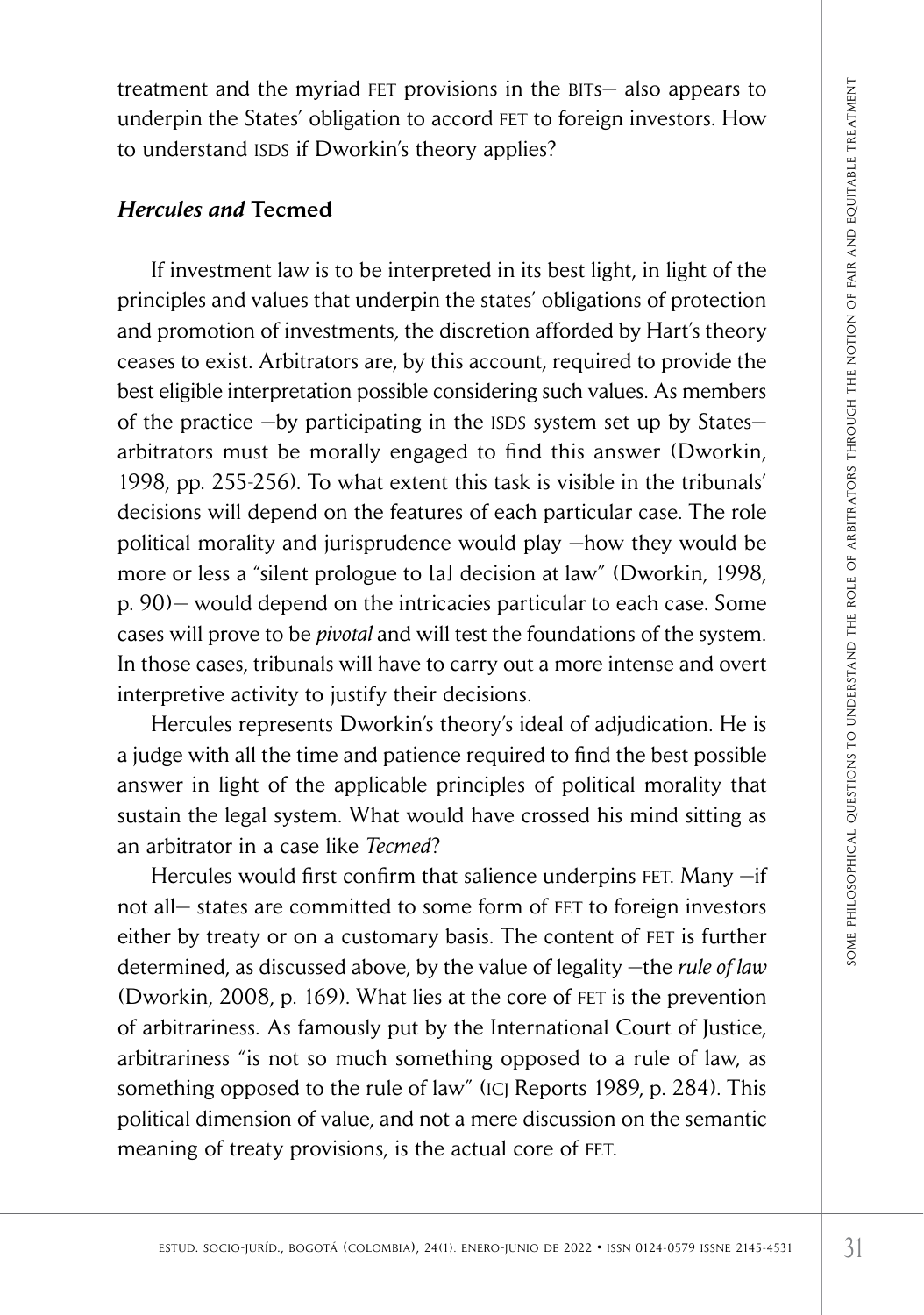Hercules would likely not approve of the broad formulation of the FET standard in *Tecmed*. Legality, in its best possible light, is not equivalent to perfect government. Its requirements do not arise from the *subjective* standard set by the investors' legitimate expectations. They are better captured, for example, in Fuller's eight principles of legality. Hercules would probably pay particular attention to the requirement that there must be congruence between the official action and the declared rule (a sounder *objective* test). Such congruence may indeed protect in many instances investors' expectations based on declared rules and enhance the bond of reciprocity which, in Fuller's theory, provides moral value (and, in a Dworkinian sense, *force*) to a legal system (Fuller, 1963, p. 162).

Nevertheless, congruence between official action and the declared rule is only one of the many *desiderata* that inform the value of legality: "The stringency with which the eight desiderata as a whole should be applied, as well as their priority of ranking among themselves, will be affected by the branch of law in question, as well as by the kinds of legal rules that are under consideration" (Fuller, 1963, p. 93).

For example, congruence will sometimes yield to the need for *consistency* (Fuller, 1963, p. 65) with other principles that justify the State's measures. In this sense, the investor's legitimate expectations do not give rise to promises that laws and regulations will never change or that other interests protected by the State will never take precedence over the investor's expectations.

Fractic sociologies and in the interaction of the interaction of the broad formal interaction of the state of the state of the state of the interaction of the interaction. They are the stated as captured, for example, in Hence, *Tecmed* may have required a more balanced and nuanced analysis of what the value of legality meant for that specific case. Legality indeed requires, *inter alia*, a baseline for self-directed action foreign investors can follow (Fuller, 1963, p. 210). This requirement is not an *all-or-nothing* rule. Instead, it is a principle weighted in conjunction with other political values that may have justified Mexico's actions. *Tecmed's* decision would thus be correct only in a limited, narrow sense (and incorrect as to the standard of conduct it requires from the State). Neither principle of perfect government nor one-sided expectations determine the baseline for action foreign investors may enjoy. That baseline can only derive from the State's *valid* commitments (what are those is an issue that Hercules would have to ascertain under the applicable law). Only by failing to honour such commitments, the State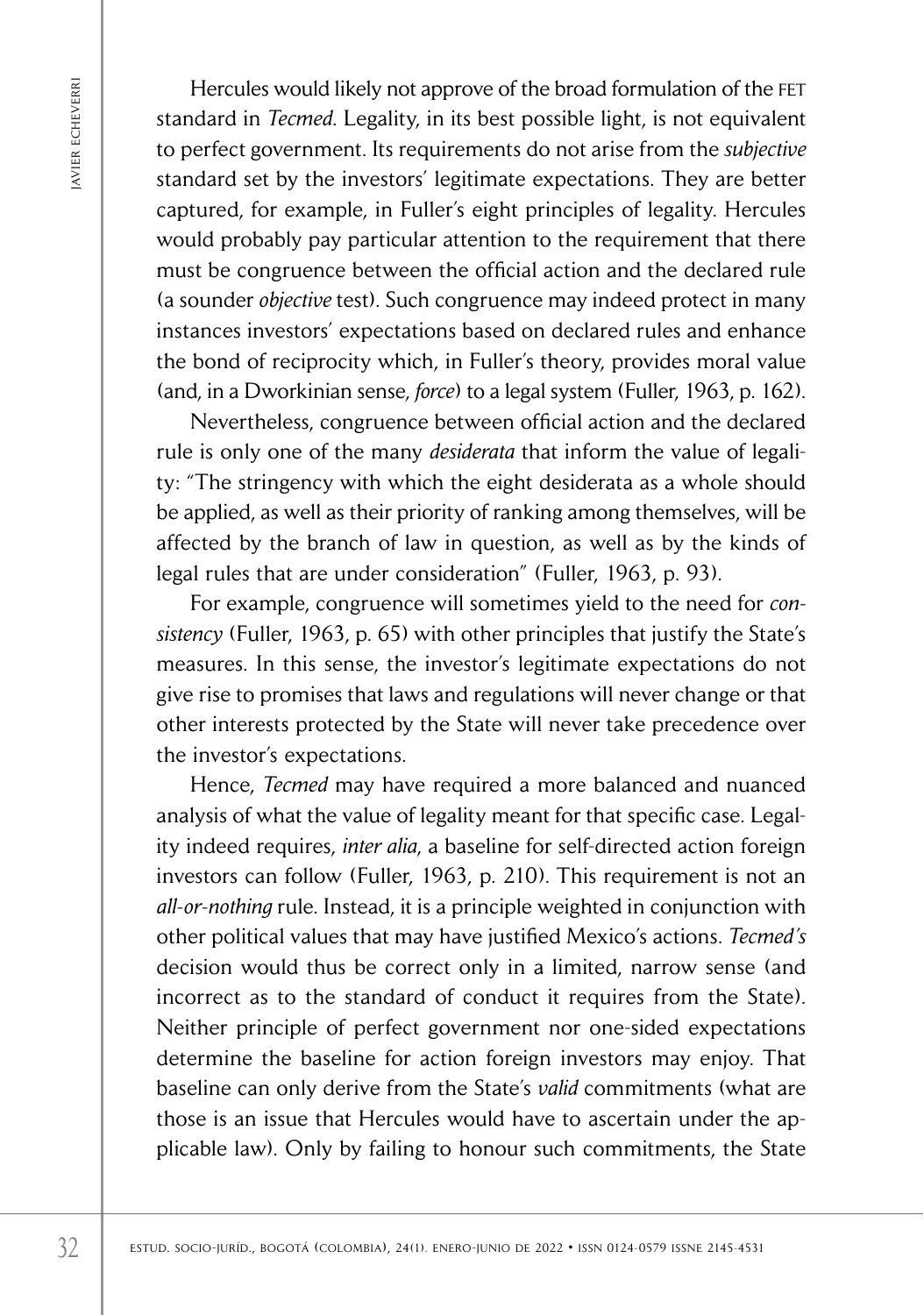would fail to accord FET –for instance, in *Blusun* (ICSID Case ARB/14/3, 2016, § 319(5)— and *BayWa* (icsid Case ARB/15/16, 2019, § 460), the arbitrators indeed linked the existence of legitimate expectations to previous specific commitments.

In sum, the doctrine of legitimate expectations is a convenient —yet imprecise— shorthand way to express the standard. Furthermore, even if there is some value in that formulation, the State's conduct would be understood better as arbitrary action rather than the frustration of the investor's expectations. *Cairn* (pca Case 2016-07, 2020, § 1723) takes this position, refusing to consider the investor's legitimate expectations as a *core* or *dominant* element of the standard.

# **Conclusions**

In this to according the mixtures, in *Blustin* (CCSID: Case ARB/15/16, 2019, §460), the<br>strotts indeed linked the existence of legitimate expectations to<br>uois specific committents.<br>
source in the decrine of legitimate ex The Hart/Dworkin debate unfolds a problem well-known to practising lawyers in domestic jurisdictions: the extent to which the legal profession should be concerned with the moral and political justification of State action. Dworkin's late work shows that the issue takes a different shape in international law and ISDS (*i. e.*, what justifies a sovereign State's yielding to an international obligation). Dworkin's theory helps ascertain the values underpinning investment law in general and fet in particular. The obligation to accord FET is salient in the international system and grounded in the value of *legality*. Hart's agenda to formulate a descriptive theory is purportedly modest in this regard. For that reason, it also appears insufficient.

This conception of the role of arbitrators blurs the line -often unconsciously self-imposed— between the study of the *grounds* and the *force* of law. This methodology may serve better our understanding of the criticisms against ISDS. It may also guide the arbitrators in their approach to interpreting open-textured provisions like fet considering the principles of the community of States that such provisions serve.

Embracing law as integrity requires an effort to strive in the quest of the FET's best interpretation possible: to accept and to pursue this ideal explicitly may enhance the system as a whole. Accepting *salience* may also assist arbitrators in tackling the challenges that ISDS will face in the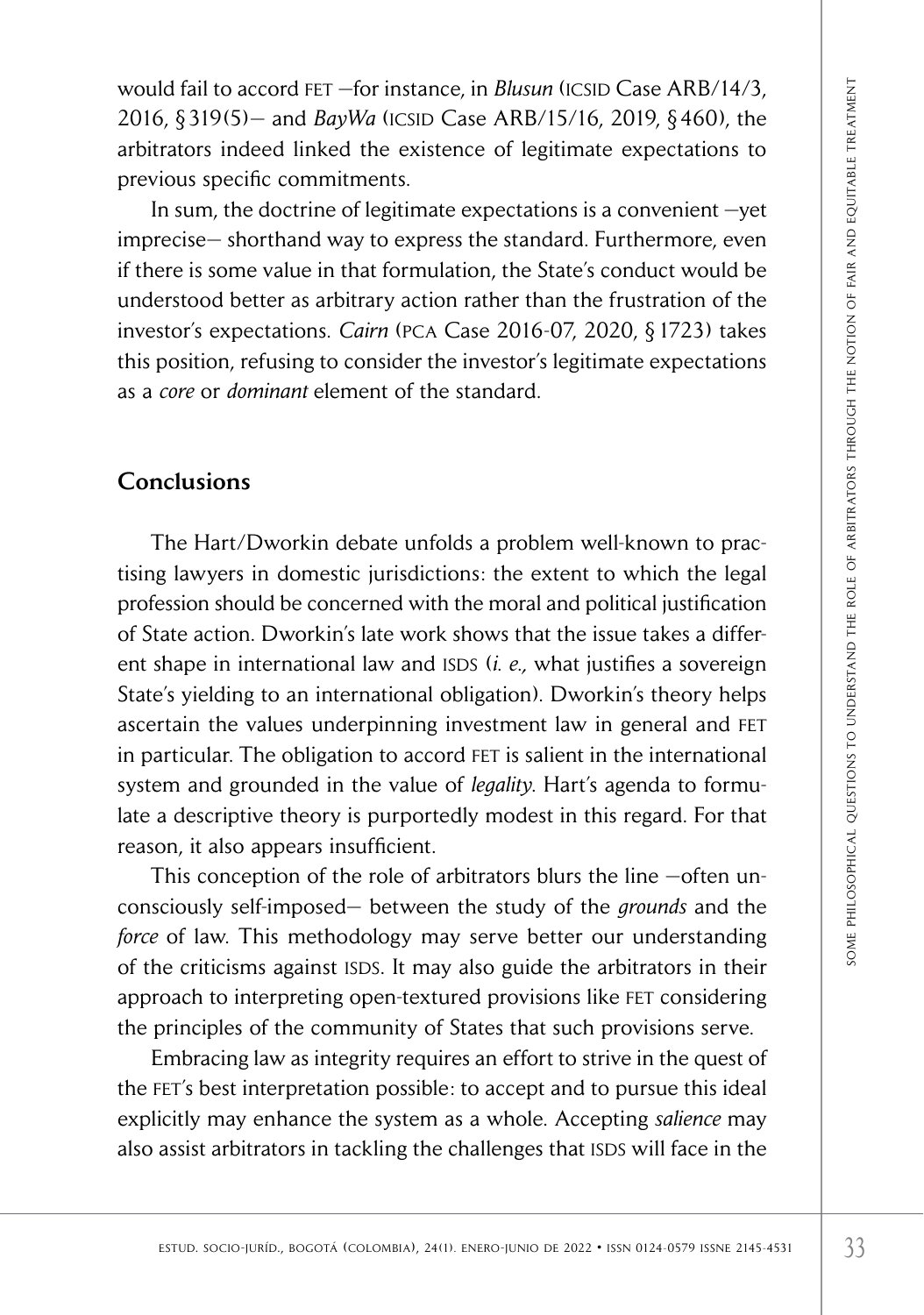upcoming decades, including the increasing concern for environmental aspects of the disputes and the difficulties posed by the fragmentation phenomenon. Salience, and the express acknowledgement of investment law as an interpretive practice, may hold the key to many of these issues.

# References

- Agreement on the Promotion and Reciprocal Protection of Investments between The Kingdom of Spain and the United Mexican States of June 1995. [https://investmentpolicy.unctad.org/international-investment-agreements/](https://investmentpolicy.unctad.org/international-investment-agreements/treaty-files/5618/download) [treaty-files/5618/download](https://investmentpolicy.unctad.org/international-investment-agreements/treaty-files/5618/download)
- Alter, K. J., Helfer, L. R., & Madsen, M. (2016). How context shapes the authority of international courts. *Law and Contemporary Problems, 79*(1), 1-36. <https://scholarship.law.duke.edu/lcp/vol79/iss1/1>
- *awg Group Ltd. v. The Argentine Republic (Suez, Sociedad General de Aguas de*  Barcelona S. A., and Vivendi Universal S. A. v. The Argentine Republic). ICSID Case ARB/03/19, Decision on Liability, 30 July 2010. [https://www.italaw.](https://www.italaw.com/sites/default/files/case-documents/ita0055.pdf) [com/sites/default/files/case-documents/ita0055.pdf](https://www.italaw.com/sites/default/files/case-documents/ita0055.pdf)
- Azurix Corp. v. Argentine Republic. ICSID Case ARB/01/12, Award, 14 July 2006. [http://icsidfiles.worldbank.org/icsid/ICSIDBLOBS/OnlineAwards/](http://icsidfiles.worldbank.org/icsid/ICSIDBLOBS/OnlineAwards/C5/DC507_En.pdf) [C5/DC507\\_En.pdf](http://icsidfiles.worldbank.org/icsid/ICSIDBLOBS/OnlineAwards/C5/DC507_En.pdf)
- *BayWa R. E. Renewable Energy GmbH and BayWa R. E. Asset Holding GmbH v.*  Spain. ICSID Case ARB/15/16, Decision on Jurisdiction, Liability and Directions on Quantum, 2 December 2019. [http://icsidfiles.worldbank.org/](http://icsidfiles.worldbank.org/icsid/ICSIDBLOBS/OnlineAwards/C4445/DS15835_En.pdf) [icsid/ICSIDBLOBS/OnlineAwards/C4445/DS15835\\_En.pdf](http://icsidfiles.worldbank.org/icsid/ICSIDBLOBS/OnlineAwards/C4445/DS15835_En.pdf)
- 34 estud. Sociological metric issness and the external of enero-junior procedure and the external phenomenon. Salience, and the externes acknowledgement of investigation of the student control in the system of investigati Bernasconi-Osterwalder, N. (2016). Giving arbitrators carte blanche. Fair and equitable treatment in investment treaties. In C. Lim (Ed.), *Alternative visions of the international law on foreign investment: essays in honour of Muthucumaraswamy Sornarajah* (pp. 324-346). Cambridge University Press. <https://doi.org/10.1017/CBO9781316488317.013>
	- Blusun S. A., Jean-Pierre Lecorcier and Michael Stein v. Italian Republic. ICSID Case ARB/14/3, Award, 27 December 2016. [https://www.italaw.com/sites/](https://www.italaw.com/sites/default/files/case-documents/italaw8967.pdf) [default/files/case-documents/italaw8967.pdf](https://www.italaw.com/sites/default/files/case-documents/italaw8967.pdf)
	- *British Caribbean Bank Ltd. v. Government of Belize.* pca Case 2010-18, Award, 19 December 2014. [https://www.italaw.com/sites/default/files/case-doc](https://www.italaw.com/sites/default/files/case-documents/italaw4190.pdf)[uments/italaw4190.pdf](https://www.italaw.com/sites/default/files/case-documents/italaw4190.pdf)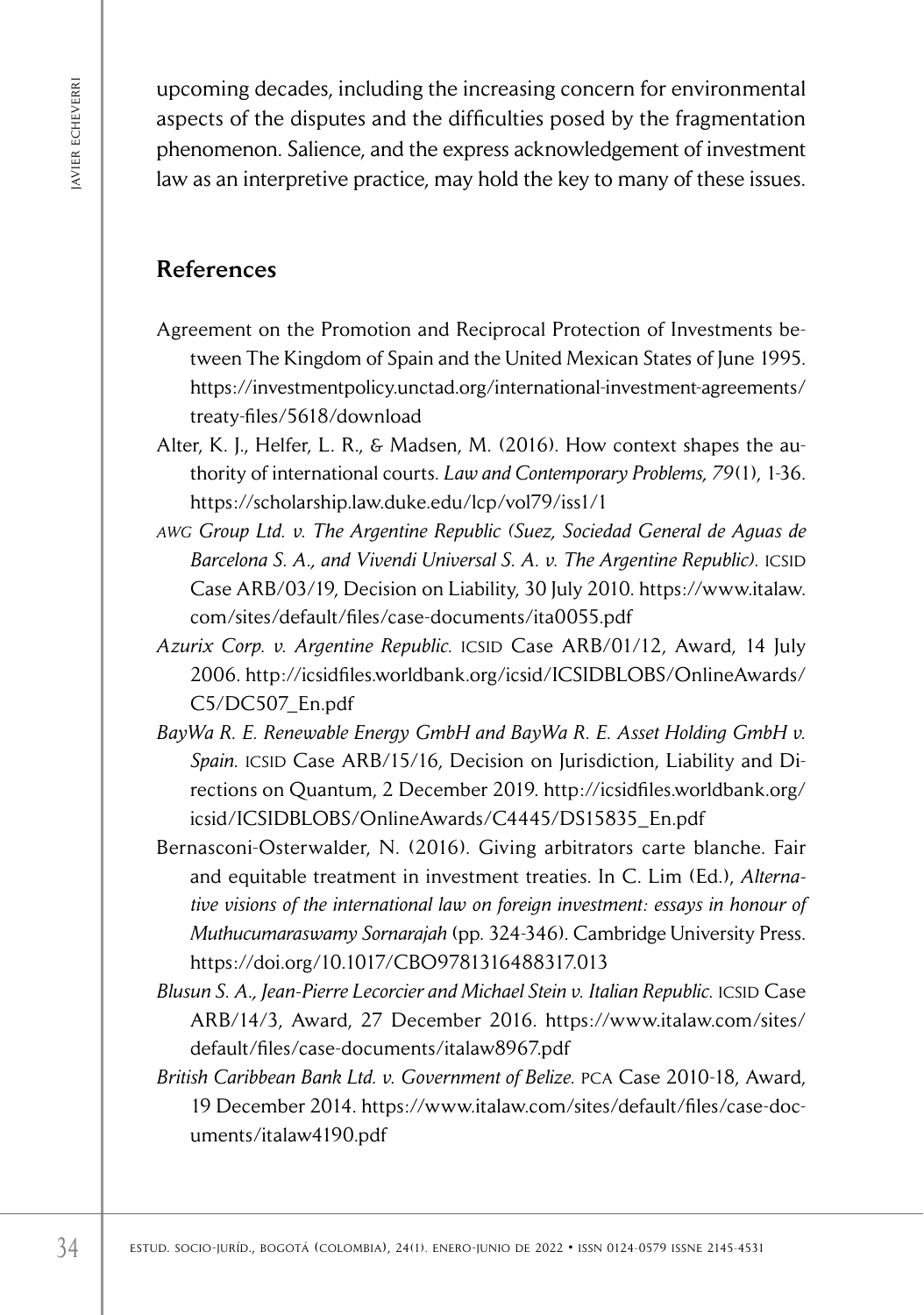- *Bureau Veritas, Inspection, Valuation, Assessment and Control, bivac B.V. v. Republic*  of Paraguay. ICSID Case ARB/07/9. Decision on Jurisdiction, 29 May 2009. <https://www.italaw.com/sites/default/files/case-documents/ita0103.pdf>
- *Cairn Energy plc and Cairn uk Holdings Limited (cuhl) v. Republic of India.* pca Case 2016-07, Award, 21 December 2020.
- *CMS Gas Transmission Company v. Republic of Argentina. ICSID Case ARB/01/8,* Award, 12 May 2005. [http://icsidfiles.worldbank.org/icsid/ICSIDBLOBS/](http://icsidfiles.worldbank.org/icsid/ICSIDBLOBS/OnlineAwards/C4/DC504_En.pdf) [OnlineAwards/C4/DC504\\_En.pdf](http://icsidfiles.worldbank.org/icsid/ICSIDBLOBS/OnlineAwards/C4/DC504_En.pdf)
- Dolzer, R., & Schreuer, C. (2012). *Principles of international investment law*. Oxford University Press.
- Douglas, Z. (2006). Nothing if not critical for investment treaty arbitration: Occidental, Eureko and Methanex. *Arbitration International, 22*(1), 27-51. <https://doi.org/10.1093/arbitration/22.1.27>
- Dworkin, R. (1998). *Law's empire*. Hart.
- Dworkin, R. (2008). *Justice in robes*. Belknap Harvard.
- Dworkin, R. (2013a). *Taking rights seriously*. Harvard University Press.
- Dworkin, R (2013b). A new philosophy for international law. *Philosophy & Public Affairs, 41*(1), 2-30.
- *El Paso Energy International Company v. Argentine Republic.* icsid Case ARB/03/15, Award, 31 October 2011. [https://www.italaw.com/sites/default/files/](https://www.italaw.com/sites/default/files/case-documents/ita0270.pdf) [case-documents/ita0270.pdf](https://www.italaw.com/sites/default/files/case-documents/ita0270.pdf)
- *Elettronica Sicula S. P. A. (elsi), United States of America v. Italy.* Judgment, icj Reports 1989. [https://www.icj-cij.org/public/files/case-related/76/076-](https://www.icj-cij.org/public/files/case-related/76/076-19890720-JUD-01-00-EN.pdf) [19890720-JUD-01-00-EN.pdf](https://www.icj-cij.org/public/files/case-related/76/076-19890720-JUD-01-00-EN.pdf)
- European Union and its member States. (2019). *Establishing a standing mechanism for the settlement of international investment disputes*. [https://trade.ec.europa.](https://trade.ec.europa.eu/doclib/docs/2019/january/tradoc_157631.pdf) [eu/doclib/docs/2019/january/tradoc\\_157631.pdf](https://trade.ec.europa.eu/doclib/docs/2019/january/tradoc_157631.pdf)
- Fuller, L. (1963). *The morality of law*. Yale University Press.

IV Perrins, hyperaturine, Valuation, Assessment and Controls, Boy κ. Republic<br>
Studio - Variation, Valuation (Valuation), Suitable (1). Enero-formation (1). Enero-junio de 2014-057/www.itdations of Aristophical questions *Genin v. Estonia (Alex Genin, Eastern Credit Limited, inc and A. S. Baltoil v. Republic*  of Estonia). ICSID Case ARB/99/2, Award, 25 June 2001. [http://icsidfiles.](http://icsidfiles.worldbank.org/icsid/ICSIDBLOBS/OnlineAwards/C178/DC592_En.pdf) worldbank.org/icsid/ICSIDBLOBS[/OnlineAwards/C178/DC592\\_En.pdf](http://icsidfiles.worldbank.org/icsid/ICSIDBLOBS/OnlineAwards/C178/DC592_En.pdf)

- *Glencore International A. G. and C. I. Prodeco S. A. v. Republic of Colombia. ICSID* Case ARB/16/6, Award, 27 August 2019. [https://www.italaw.com/sites/](https://www.italaw.com/sites/default/files/case-documents/italaw10767_0.pdf) [default/files/case-documents/italaw10767\\_0.pdf](https://www.italaw.com/sites/default/files/case-documents/italaw10767_0.pdf)
- Grossman, N. (2013). The normative legitimacy of international courts. *Temple Law Review, 86*(1), 61. [https://scholarworks.law.ubalt.edu/cgi/viewcontent.](https://scholarworks.law.ubalt.edu/cgi/viewcontent.cgi?article=1269&context=all_fac) [cgi?article=1269&context=all\\_fac](https://scholarworks.law.ubalt.edu/cgi/viewcontent.cgi?article=1269&context=all_fac)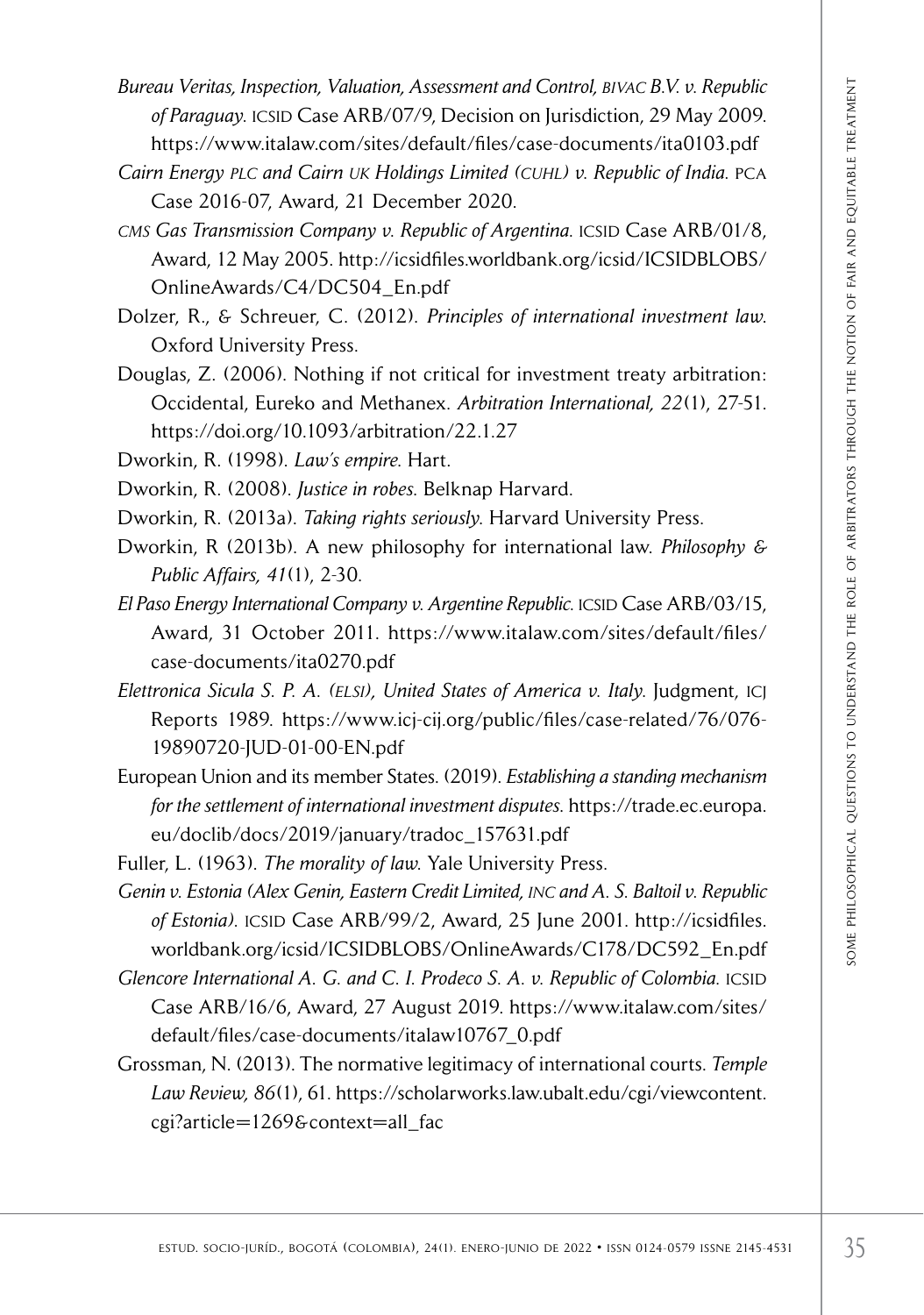Hart, H. H. (1957). Positivism and the separation of law and morals. *Harvard Law Review, 71*(4), 593-629. <https://doi.org/10.2307/1338225>

Hart, H. L. A. (2015). *The concept of law*. Oxford University Press.

- *Jan Oostergetel and Theodora Laurentius v. Slovak Republic, Uncitral.* Final Award, 23 April 2012. [https://www.italaw.com/sites/default/files/case-documents/](https://www.italaw.com/sites/default/files/case-documents/ita0933.pdf) [ita0933.pdf](https://www.italaw.com/sites/default/files/case-documents/ita0933.pdf)
- *L. F. H. Neer and Pauline Neer (usa) v. United Mexican States, unriaa* (15 October 1926). [https://legal.un.org/riaa/cases/vol\\_IV/60-66.pdf](https://legal.un.org/riaa/cases/vol_IV/60-66.pdf)
- *Lighthouse Corporation Pty Ltd and Lighthouse Corporation Ltd, ibc v. Democratic Republic of Timor-Leste.* icsid Case ARB/15/2, Award, 22 December 2017. [http://icsidfiles.worldbank.org/icsid/ICSIDBLOBS/OnlineAwards/C4125/](http://icsidfiles.worldbank.org/icsid/ICSIDBLOBS/OnlineAwards/C4125/DS10851_En.pdf) [DS10851\\_En.pdf](http://icsidfiles.worldbank.org/icsid/ICSIDBLOBS/OnlineAwards/C4125/DS10851_En.pdf)

Lim, C. L., Ho, J., & Paparinskis, M. (2018). *International investment law and arbitration: commentary, awards and other materials*. Cambridge University Press.

- McLachlan, C., Shore, L., & Weiniger, M. (2017). *International investment arbitration: substantive principles*. Oxford University Press.
- *Mohamed Abdel Raouf Bahgat v. Arab Republic of Egypt.* pca Case 2012-07, Final Award, 23 December 2019. [https://www.italaw.com/sites/default/files/](https://www.italaw.com/sites/default/files/case-documents/italaw11724.pdf) [case-documents/italaw11724.pdf](https://www.italaw.com/sites/default/files/case-documents/italaw11724.pdf)
- oecd. (2004). Fair and equitable treatment standard in international investment law. *oecd Working Papers on International Investment* 2004/03. [http://](http://dx.doi.org/10.1787/675702255435) [dx.doi.org/10.1787/675702255435](http://dx.doi.org/10.1787/675702255435)
- Paparinskis, M. (2013). *International minimum standard and fair and equitable treatment*. Oxford University Press. <https://doi.org/10.1093/acprof>:oso/9780199694501.001.0001
- Paris Agreement under the United Nations Framework Convention on Climate Change of 12 December 2015.
- Postema, G. J. (1987). "Protestant" interpretation and social practices. *Law and Philosophy, 6*(3), 283-319. <https://doi.org/10.2307/3504600>
- *Romak S. A. (Switzerland) v. Republic of Uzbekistan.* pca Case 2007-07/AA280, Award, 26 November 2009. [https://www.italaw.com/sites/default/files/](https://www.italaw.com/sites/default/files/case-documents/ita0716.pdf) [case-documents/ita0716.pdf](https://www.italaw.com/sites/default/files/case-documents/ita0716.pdf)

Saba Fakes v. Republic of Turkey. *ICSID* Case ARB/07/20, Award, 14 July 2010. *Saluka Investments bv (The Netherlands) v. Czech Republic.* pca Case 2001-04,

Fin. H. H. (1957). Frestinistin and the separation of law and most<br> *Law Review, 7.1*(4si), 5925 629. https://doi.org/10.2307/1336225<br> *Jan.* H. L. A. (2015). The conter of law. Oxford University Press.<br> *Jan.* 10. 23. A Partial Award, 17 March 2006.<https://pcacases.com/web/sendAttach/880> Shlomo Agon, S., & Benvenisti, E. (2017). The law of strangers: the form and substance of other-regarding international adjudication. *University of Toronto Law Journal, 68*(4), 598-660.<https://doi.org/10.3138/utlj.2017-0088>